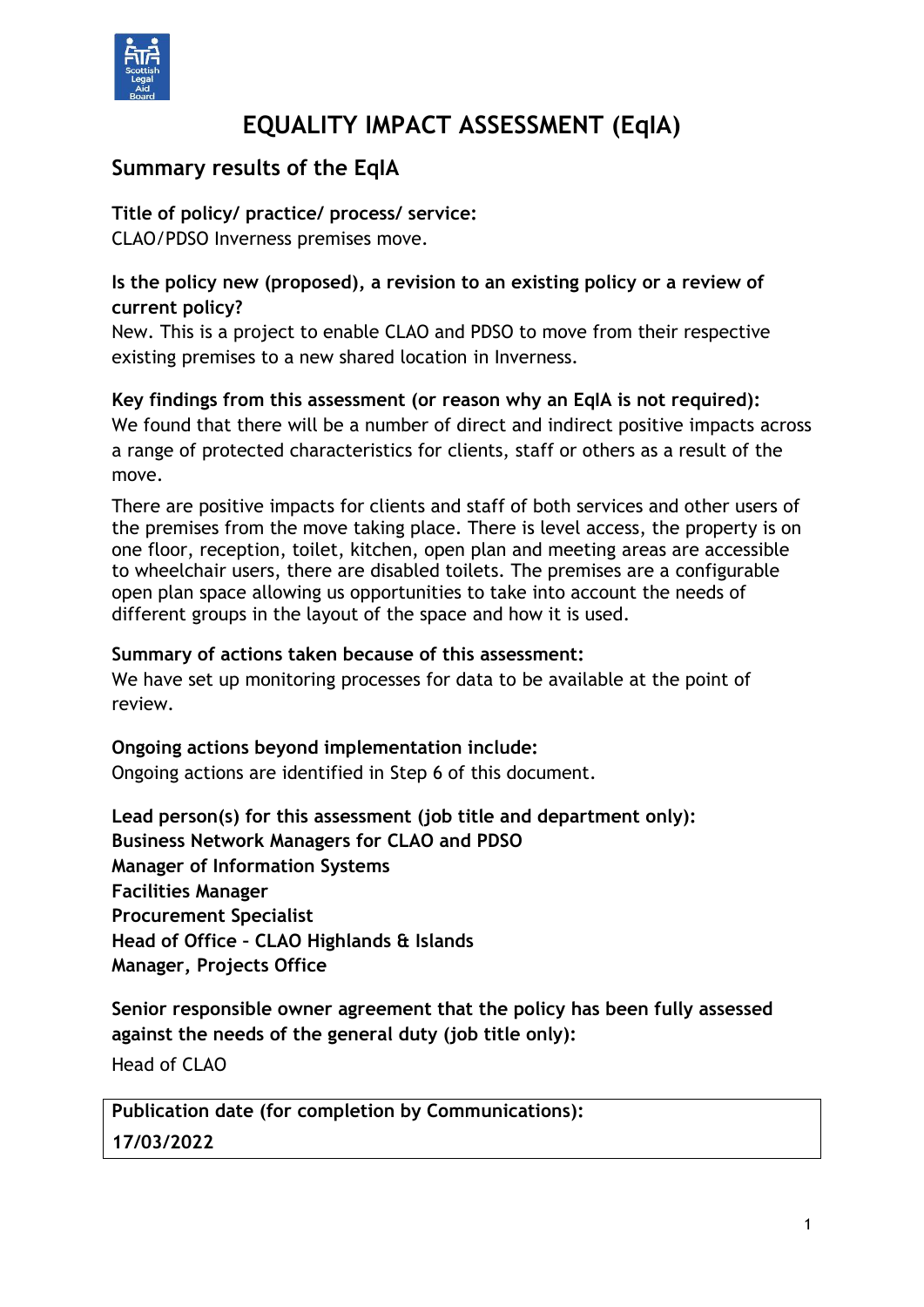

### **Step 1 – Framing the planned change**

Discussing step 1 and step 2 with the Corporate Policy Officer (Equalities) at an early stage will help identify appropriate evidence. This may include support from the wider Policy and Development team.

#### **1.1 Briefly describe the aims, objectives and purpose of the policy/ practice/ process/ service.**

This is a project to enable CLAO and PDSO to move from their respective existing premises to a new shared location in Inverness. A business case for the move identified a number of reasons why the move to shared premises should take place. Equality, including the need to make the premises more accessible, was an essential part of that business case which was agreed by the Scottish Government in December 2019.

For CLAO an objective of the move is that it will facilitate collaborative working with other advice providers, some of whom work with particular equality groups. Overall, the move aims to provide a more responsive and joined up service where the office premises will enable us to move ahead in a way that was restricted in our previous premises. The project for the office move has a number of workstreams including communications. The project aims, including in relation to accessibility and equalities are embedded into these workstreams.

#### **1.2 Why is the change required?**

Old premises were not fit for purpose, did not support an optimal operational delivery model and the leases were coming to an end.

#### **1.3 Who is affected by this policy/ practice/ process/ service?**

Primarily PDSO/CLAO clients and PDSO/CLAO/SLAB employees. Other legal and advice professionals, employees of justice partners and members of the public are also affected by these changes.

### **1.4 Policy/practice/process/service implementation date**

29 July 2021.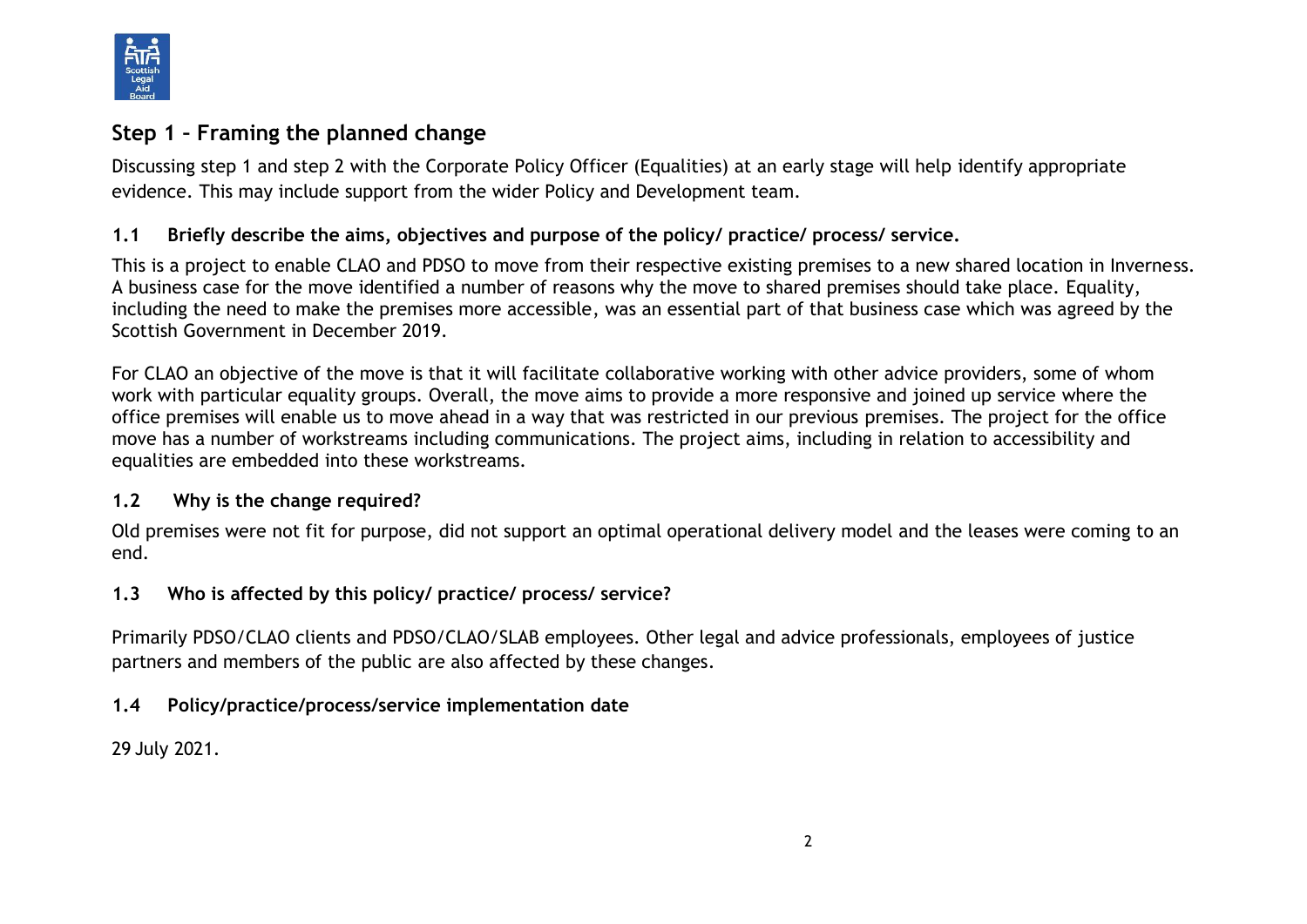

**1.5 What other SLAB policies or projects may be linked to or affected by changes to this policy/ practice/ process/ service? Other CLAO/PDSO/SLAB services will be affected by changes made as a result of the Inverness move, to the extent that they use the Inverness premises or interact with staff in the Inverness office.**

SLAB's employee policies which apply to remote offices and which will be used to support employees for example with reasonable adjustments.

### **Step 2: Consider the available evidence and data relevant to your policy/ practice/ process/service**

**2.1 What information is available about the experience of each equality group in relation to this policy/ practice/ process/ service?** 

| <b>Equality</b><br>characteristics | Evidence source (e.g. web link,<br>report, survey, complaint) | What does the evidence tell you about the experiences of this<br>group in relation to the policy/ practice/ process/ service? Lack<br>of evidence may suggest a gap in knowledge/ need for<br>consultation (step 3). |
|------------------------------------|---------------------------------------------------------------|----------------------------------------------------------------------------------------------------------------------------------------------------------------------------------------------------------------------|
| Age                                | 1. SLAB's applicants surveys                                  | With age, the likelihood of experiencing chronic diseases,                                                                                                                                                           |
|                                    | 2. LSS profile of the profession                              | disability and immobility increases. Older people are more likely                                                                                                                                                    |
|                                    | 2018                                                          | to have difficulties with mobility and find premises with steep                                                                                                                                                      |
|                                    | 3. SLAB civil solicitor survey                                | stairs more difficult to access. (8) Please see evidence section on                                                                                                                                                  |
|                                    | 4. SLAB administrative data (not                              | 'Disability' below.                                                                                                                                                                                                  |
|                                    | published)                                                    |                                                                                                                                                                                                                      |
|                                    | 5. Age and cognitive decline                                  | Older people are less likely to have home internet access. Older                                                                                                                                                     |
|                                    | 6. SLAB published data on staff                               | people are also less likely to use it at home or elsewhere. So                                                                                                                                                       |
|                                    | demographics                                                  | older people are less likely to be able to access online services                                                                                                                                                    |
|                                    | 7. CLAO contact and client survey                             | and may require access in an alternative way or to attend                                                                                                                                                            |
|                                    | 2017                                                          | premises more often. (8)                                                                                                                                                                                             |
|                                    | 8. Age UK                                                     |                                                                                                                                                                                                                      |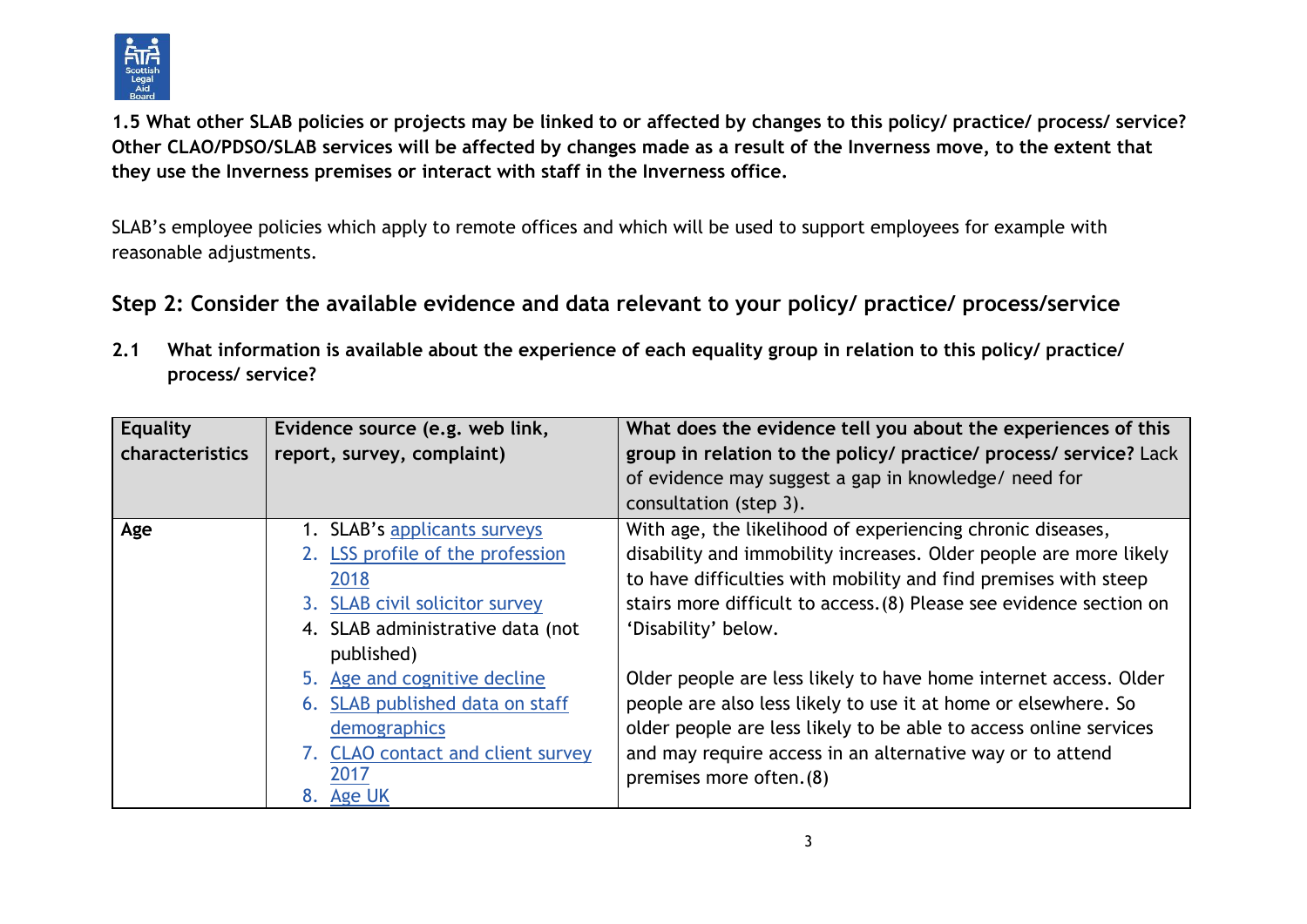

| <b>Equality</b> | Evidence source (e.g. web link,                          | What does the evidence tell you about the experiences of this                                                                                                                                                                                                                                                                                                                                              |
|-----------------|----------------------------------------------------------|------------------------------------------------------------------------------------------------------------------------------------------------------------------------------------------------------------------------------------------------------------------------------------------------------------------------------------------------------------------------------------------------------------|
| characteristics | report, survey, complaint)                               | group in relation to the policy/ practice/ process/ service? Lack                                                                                                                                                                                                                                                                                                                                          |
|                 |                                                          | of evidence may suggest a gap in knowledge/ need for                                                                                                                                                                                                                                                                                                                                                       |
|                 |                                                          | consultation (step 3).                                                                                                                                                                                                                                                                                                                                                                                     |
|                 | 9. Designing a new workplace -<br>survey (not published) | Age is the most important factor in relation to cognitive decline.<br>Clients who are experiencing cognitive decline may find it easier<br>to access appointments remotely in more familiar surroundings by<br>telephone or online and facilities are available to accommodate<br>this. $(5)$                                                                                                              |
|                 |                                                          | Older people are more vulnerable to COVID 19, although risk<br>profile will change according to vaccination rates. (8)<br>SLAB's applicant surveys show that for civil legal aid, 5% of<br>applicants were 65 or over and 28% aged between 45 and 64. (1)<br>SLAB's administrative data shows that 40% of civil legal aid<br>applicants were aged 45+. In children's legal aid, 11% were aged<br>$45+.(4)$ |
|                 |                                                          | CLAO client and contact survey shows that there were<br>respondents from all age groups but fewer in the 18-24 age<br>groups, only 14 per cent and only 12 per cent in the 65 plus age<br>group. The majority were 25-54. (7)                                                                                                                                                                              |
|                 |                                                          | PDSO's most recent client survey shows the majority were in the<br>age group 45-54 (32%). The smallest group were 18-24 (5%). All<br>other age groups were between 10 and 20%.                                                                                                                                                                                                                             |
|                 |                                                          | In 2019-20, more than 50% of SLAB's staff were age $45+$ years. (6)                                                                                                                                                                                                                                                                                                                                        |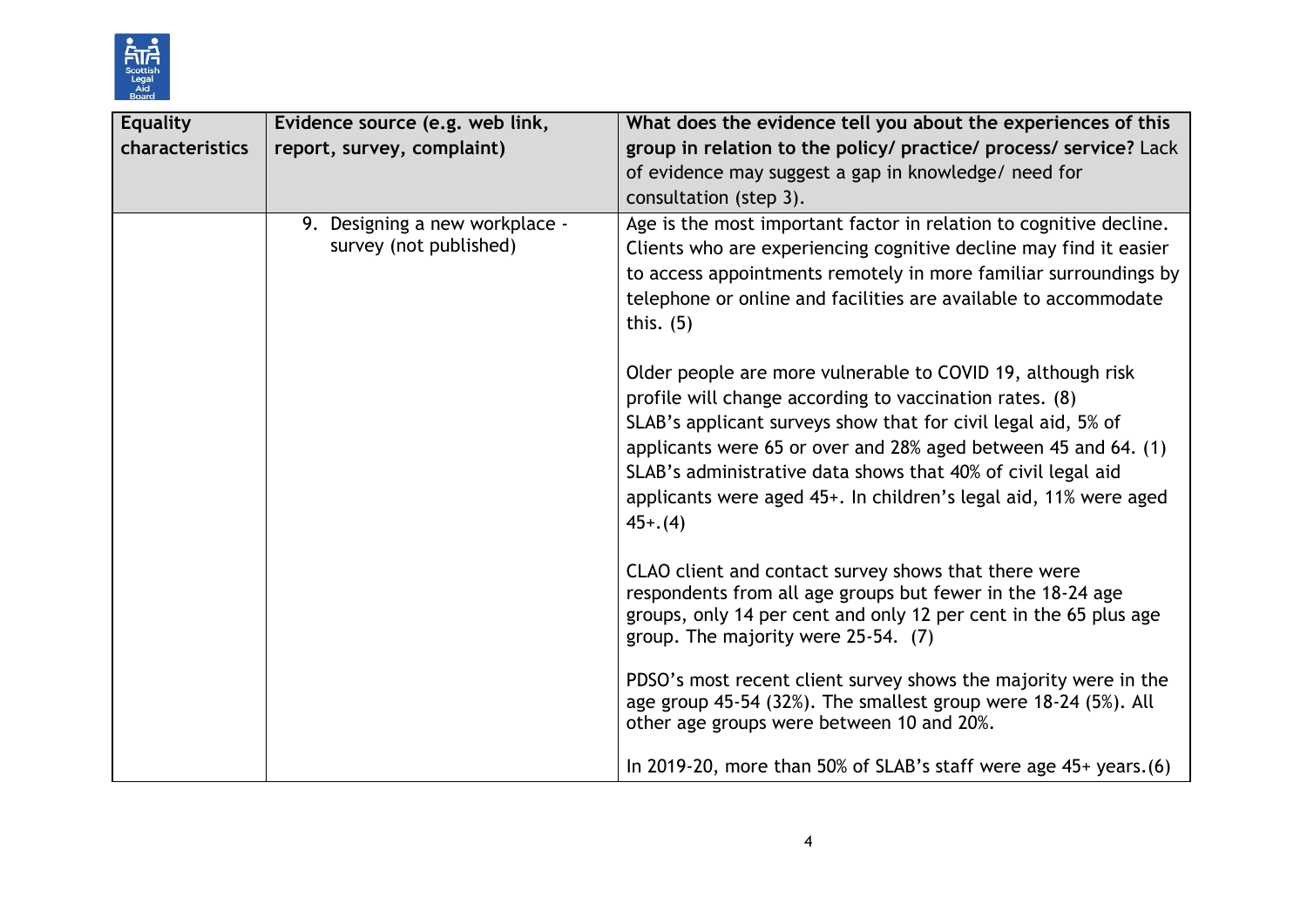

| <b>Equality</b>   |    | Evidence source (e.g. web link,       | What does the evidence tell you about the experiences of this       |
|-------------------|----|---------------------------------------|---------------------------------------------------------------------|
| characteristics   |    | report, survey, complaint)            | group in relation to the policy/ practice/ process/ service? Lack   |
|                   |    |                                       | of evidence may suggest a gap in knowledge/ need for                |
|                   |    |                                       | consultation (step 3).                                              |
|                   |    |                                       | The most recent data from SLAB's Designing a New Workplace          |
|                   |    |                                       | survey from March 2021 shows that most of CLAO's staff are aged     |
|                   |    |                                       | between 35-54 years (48%). 39% are under 35 years, and 13% are      |
|                   |    |                                       | 55+ years. 52% of PDSO staff are between 35-54 years, 15% are       |
|                   |    |                                       | under 35 years and $35\%$ are $55+$ years. (9)                      |
|                   |    |                                       | For the profession in general (including paralegals), the survey    |
|                   |    |                                       | suggests 38% are aged 46 to 65 years, with around 2% aged 66+       |
|                   |    |                                       | years. (2) Of the respondents to SLAB's civil solicitor survey, 55% |
|                   |    |                                       | were over 45 years and 4% were aged $65+$ years. (3)                |
| <b>Disability</b> | 1. | The impacts of COVID-19 on            | People with disabilities are more likely to experience ill-health   |
|                   |    | equality in Scotland                  | from contracting COVID-19 than the general population, due to       |
|                   | 2. | <b>Scottish Household Survey 2018</b> | likelihood of pre-existing health conditions and poorer overall     |
|                   | 3. | Shielding: a way forward for          | health (1). Monthly figures on deaths involving Covid-19 show that  |
|                   |    | <b>Scotland - Scottish Government</b> | in over 90% of cases the deceased had at least one pre-existing     |
|                   | 4. | SG advice for those living with       | condition (1). A large percentage of those in the shielding group   |
|                   |    | specific medical conditions           | will also be classified as disabled under the Equality Act. The     |
|                   | 5. | <b>SLAB's applicants surveys</b>      | Scottish Government have also issued advice to those who are not    |
|                   | 6. | LSS profile of the profession         | shielding but live with specific medical conditions, and            |
|                   |    | 2018                                  | (depending on their level of risk) may have to be "particularly     |
|                   | 7. | <b>SLAB civil solicitor survey</b>    | careful not to become infected with coronavirus". Many of these     |
|                   | 8. | Covid-19: economic impacts (SG)       | will be classified as disabled, for example those with cancer (non- |
|                   | 9. | SLAB internal data on staff           | shielding) or neurological conditions. (3,4)                        |
|                   |    | demographics                          |                                                                     |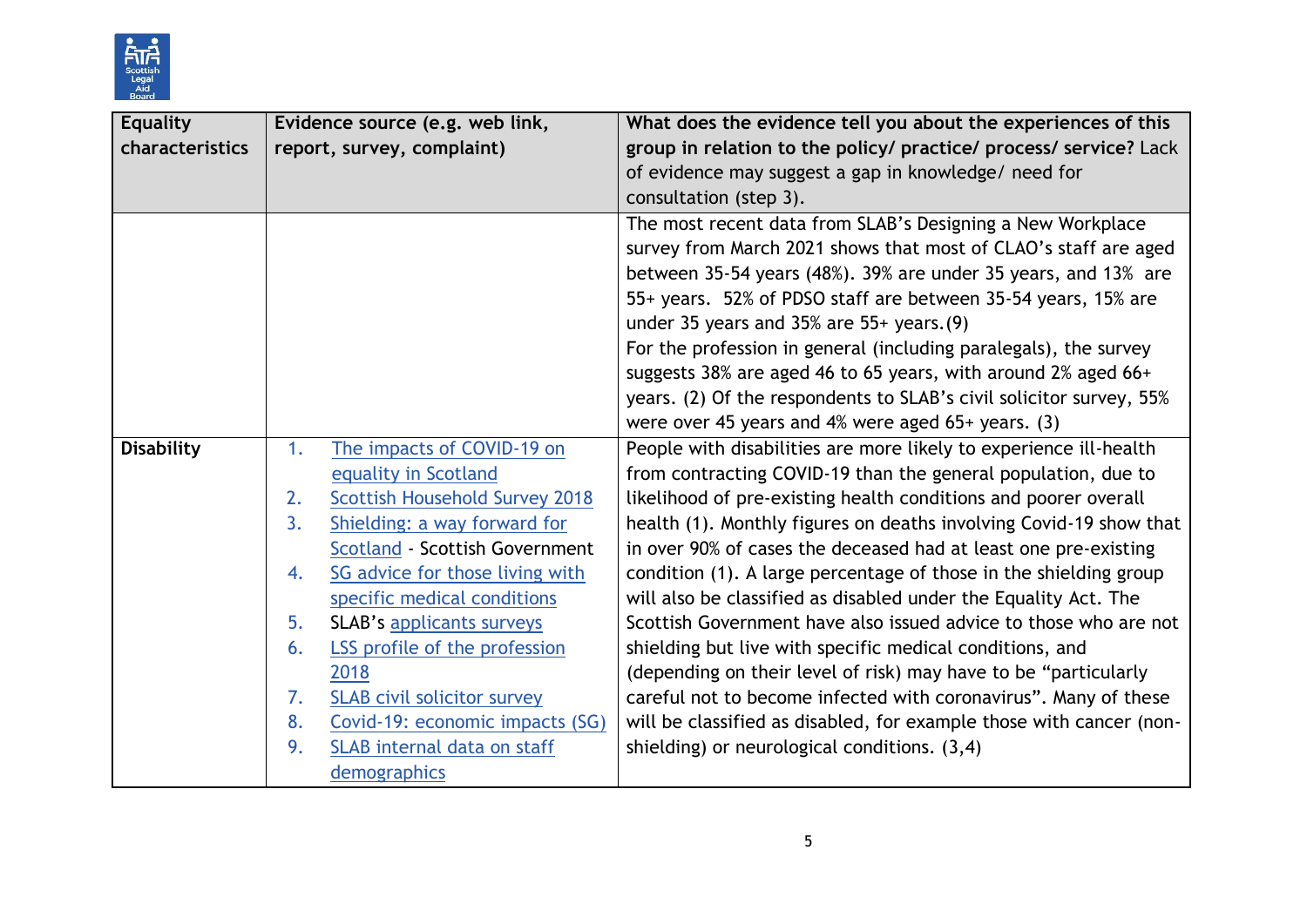

| <b>Equality</b> |     | Evidence source (e.g. web link,                                             | What does the evidence tell you about the experiences of this         |  |
|-----------------|-----|-----------------------------------------------------------------------------|-----------------------------------------------------------------------|--|
| characteristics |     | report, survey, complaint)                                                  | group in relation to the policy/ practice/ process/ service? Lack     |  |
|                 |     |                                                                             | of evidence may suggest a gap in knowledge/ need for                  |  |
|                 |     |                                                                             | consultation (step 3).                                                |  |
|                 | 10. | Inclusive Justice; Findings and                                             | COVID -19 risk will change over time with vaccination and             |  |
|                 |     | recommendations - EHRC, UK                                                  | variants.                                                             |  |
|                 |     | 11. CLAO contact and client survey                                          |                                                                       |  |
|                 |     | 2017                                                                        | People with a physical or mental condition lasting for 12 months+     |  |
|                 |     | 12. CLAO research project on mental                                         | are less likely to use the internet. Scottish data from 2018 shows    |  |
|                 |     | health and housing problems                                                 | 73% used the internet, compared with 87% overall. The only age        |  |
|                 |     | (not published)<br>13. A Fairer Scotland for Disabled                       | group in which there was no difference was 16-24 where usage          |  |
|                 |     | People: delivery plan                                                       | was 100%. (2)                                                         |  |
|                 |     | 14. Gov UK on using a range of                                              |                                                                       |  |
|                 |     | communication channels to                                                   | In CLAO's most recent contact and client survey 43 per cent           |  |
|                 |     | reach disabled people                                                       | identified as having a disability - mainly reduced physical           |  |
|                 |     | 15. Criminal Applicant Survey -                                             | capacity, mental illness or physical co-ordination difficulties. (12) |  |
|                 |     | <b>Research Briefing and Topline</b>                                        | This compares to around one in five people in the Scottish            |  |
|                 |     | <b>Results</b>                                                              | population. (19)                                                      |  |
|                 |     | 16. How to support mental health at                                         |                                                                       |  |
|                 |     | work                                                                        |                                                                       |  |
|                 |     | 17. Trauma informed care - Creating<br><b>Safe Health Care Environments</b> | PDSO's most recent client survey shows 44% of PDSO clients            |  |
|                 |     | for Patients and Staff                                                      | declared long-standing illness, health problem or disability in the   |  |
|                 |     | 18. Diversity Guide - Disability                                            | latest client survey. No specifics were available about conditions.   |  |
|                 |     | 19. https://onescotland.org/equalit                                         | From solicitors' experience during client contact mental illness is   |  |
|                 |     | y-themes/disability/                                                        | raised as a common condition. (21)                                    |  |
|                 |     | 20. https://www.disabilityjustice.or                                        |                                                                       |  |
|                 |     | g.uk/take-action/physical-                                                  | Separately in a piece of CLAO research on the needs of clients        |  |
|                 |     | barriers/                                                                   | with a mental health condition, 63 per cent indicated that they       |  |
|                 |     | 21. PDSO Client survey 2017                                                 | had such a condition. (13) SLAB's applicant surveys show that 54%     |  |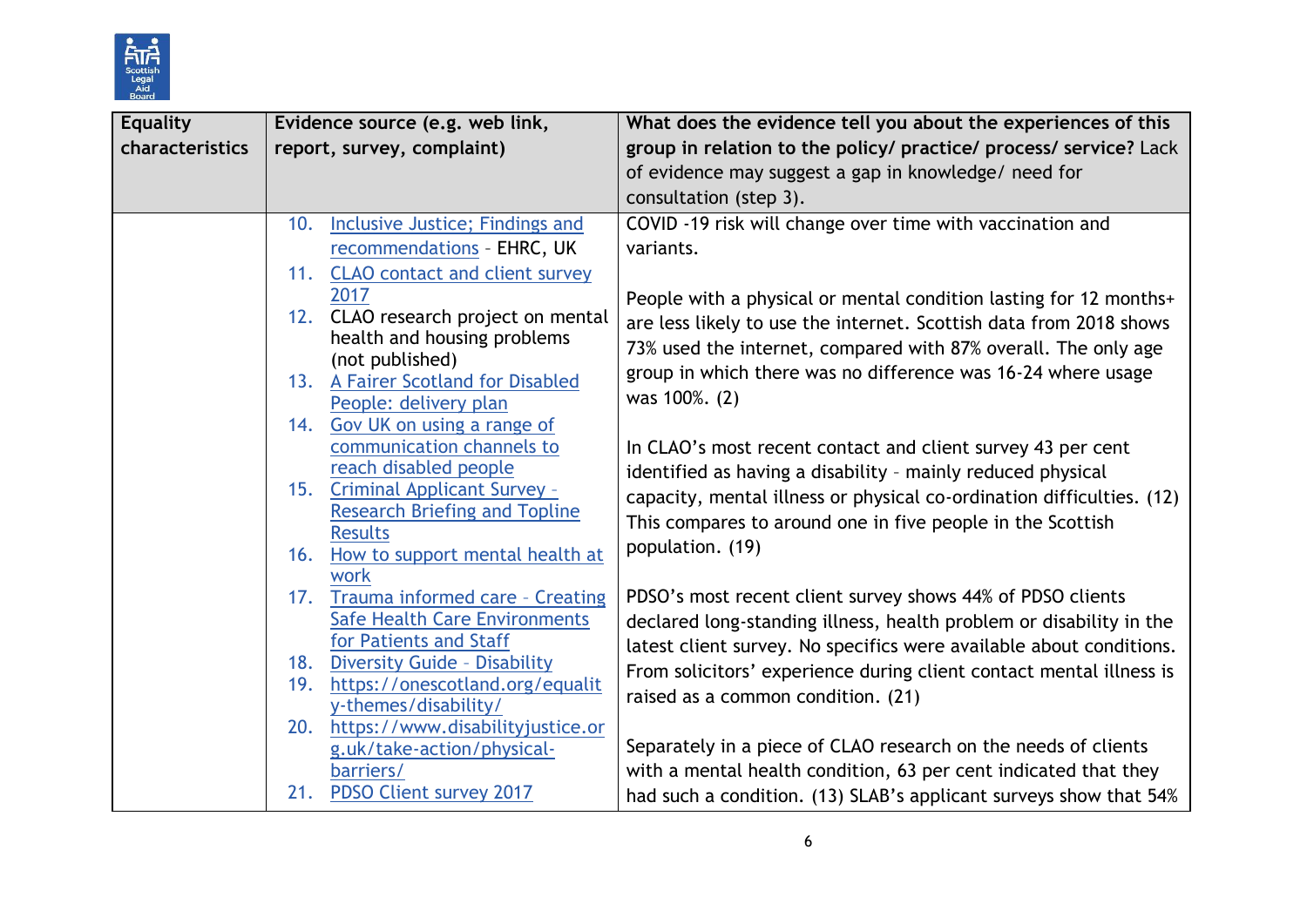

| <b>Equality</b> | Evidence source (e.g. web link, | What does the evidence tell you about the experiences of this                                                                                                                                                                                                                                                                                                                                                                                                                                                                                                                                             |
|-----------------|---------------------------------|-----------------------------------------------------------------------------------------------------------------------------------------------------------------------------------------------------------------------------------------------------------------------------------------------------------------------------------------------------------------------------------------------------------------------------------------------------------------------------------------------------------------------------------------------------------------------------------------------------------|
| characteristics | report, survey, complaint)      | group in relation to the policy/ practice/ process/ service? Lack                                                                                                                                                                                                                                                                                                                                                                                                                                                                                                                                         |
|                 |                                 | of evidence may suggest a gap in knowledge/ need for                                                                                                                                                                                                                                                                                                                                                                                                                                                                                                                                                      |
|                 |                                 | consultation (step 3).                                                                                                                                                                                                                                                                                                                                                                                                                                                                                                                                                                                    |
|                 |                                 | of applicants for criminal legal aid (16) had a disability or limiting<br>condition. For civil legal aid, 52% of respondents had a disability<br>or limiting condition, 24% described it as a mental health problem<br>and 25% as reduced physical capacity. (5) For the profession in<br>general (including paralegals), the survey suggests 5% have a<br>disability. (6) Of the respondents to SLAB's civil solicitor survey,<br>4% declared they had a disability. Of the 75-80% of staff declaring<br>their status, 15-20% of SLAB's staff in 2019/20 had a disability or<br>long term condition. (7) |
|                 |                                 | The design and layout of a space is important for both staff and<br>other users of the premises, with other disabilities, for example<br>people with visual, hearing or sensory impairments, cognitive<br>impairments or learning disabilities, communication difficulties,<br>mental health conditions, behavioural conditions. (19)                                                                                                                                                                                                                                                                     |
|                 |                                 | Space for support workers/BSL interpreters in interview areas is<br>needed. $(10)$                                                                                                                                                                                                                                                                                                                                                                                                                                                                                                                        |
|                 |                                 | Design/layout of the space should create an atmosphere of<br>psychological safety for staff and clients of the service -<br>positioning of furniture so people aren't "cornered", design and<br>signage nudges people to behave in appropriate ways - reducing<br>anxiety by only using physical barriers in a way which feels non-                                                                                                                                                                                                                                                                       |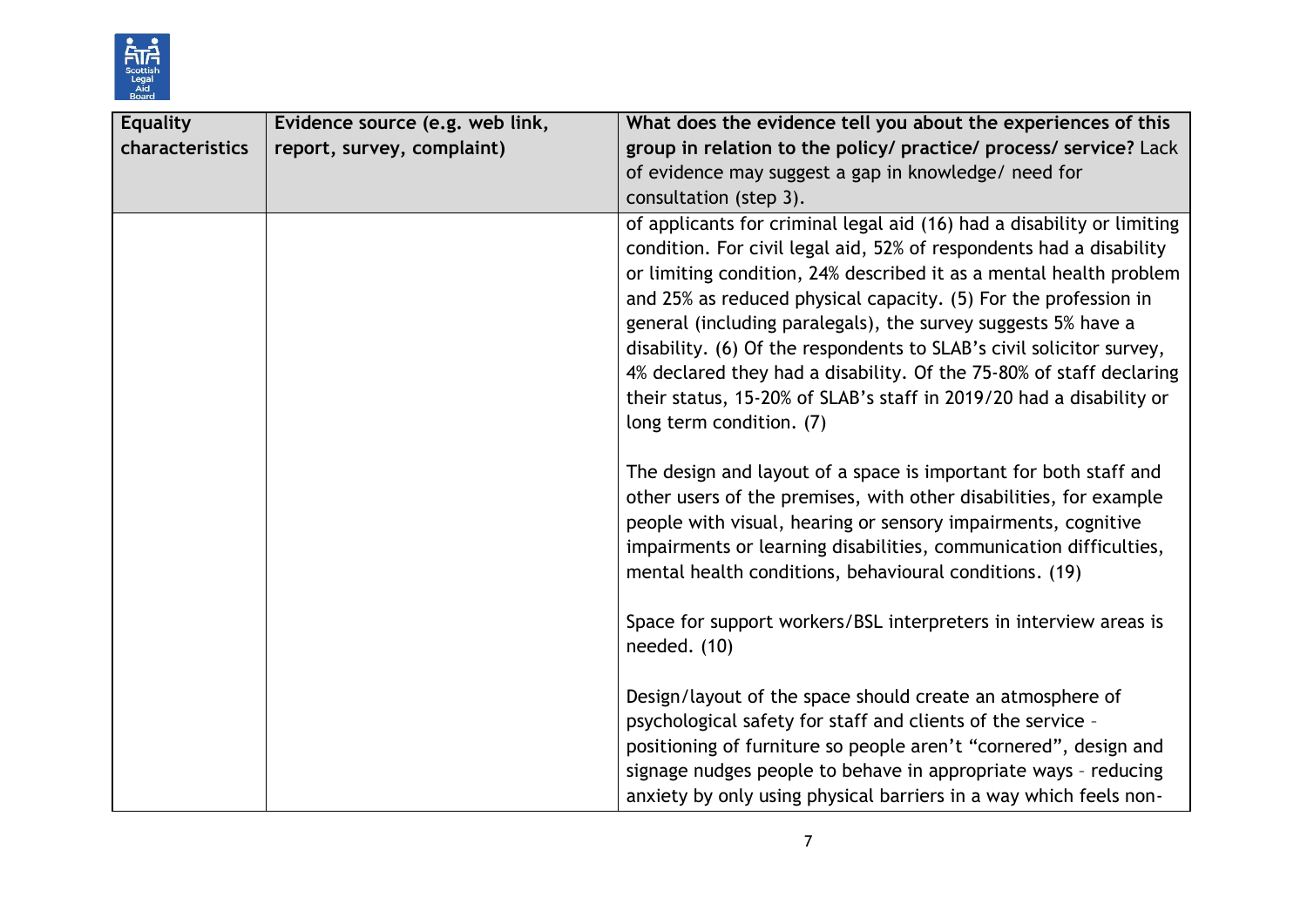

| <b>Equality</b> | Evidence source (e.g. web link, | What does the evidence tell you about the experiences of this                                                                                                                                                                                                                                                                                                                                                                                                                                               |
|-----------------|---------------------------------|-------------------------------------------------------------------------------------------------------------------------------------------------------------------------------------------------------------------------------------------------------------------------------------------------------------------------------------------------------------------------------------------------------------------------------------------------------------------------------------------------------------|
| characteristics | report, survey, complaint)      | group in relation to the policy/ practice/ process/ service? Lack                                                                                                                                                                                                                                                                                                                                                                                                                                           |
|                 |                                 | of evidence may suggest a gap in knowledge/ need for                                                                                                                                                                                                                                                                                                                                                                                                                                                        |
|                 |                                 | consultation (step 3).                                                                                                                                                                                                                                                                                                                                                                                                                                                                                      |
|                 |                                 | threatening and only using CCTV or other forms of surveillance                                                                                                                                                                                                                                                                                                                                                                                                                                              |
|                 |                                 | where it is the only way to ensure client/staff safety. (18)                                                                                                                                                                                                                                                                                                                                                                                                                                                |
|                 |                                 | Staff with some types of mental health disability may have needs<br>for quiet space, others may prefer colleagues around them. (17)                                                                                                                                                                                                                                                                                                                                                                         |
|                 |                                 | People with disabilities may benefit from communication in a<br>range of formats and using inclusive language, also beneficial to<br>other customers including to minority language users. We know<br>from a recent Criminal Applicant survey that people with mental<br>health problems found it more difficult to seek help and / or to<br>engage with our service. (14,15)                                                                                                                               |
|                 |                                 | Physical barriers can include things like steps, stairways, kerbs,<br>exterior surfaces and paving, parking areas, building entrances<br>and exits (including emergency escape routes), internal and<br>external doors, gates, toilets and washing facilities, public<br>facilities (such as telephones, counters or service desks), lighting<br>and ventilation, lifts and escalators, floor coverings, signs,<br>furniture, and temporary or movable items (such as equipment<br>and display racks). (20) |
| Race            | 1. SLAB's applicants surveys    | The most commonly spoken languages at home other than English<br>and Scots were (6):<br>1. Polish (54,186 people)                                                                                                                                                                                                                                                                                                                                                                                           |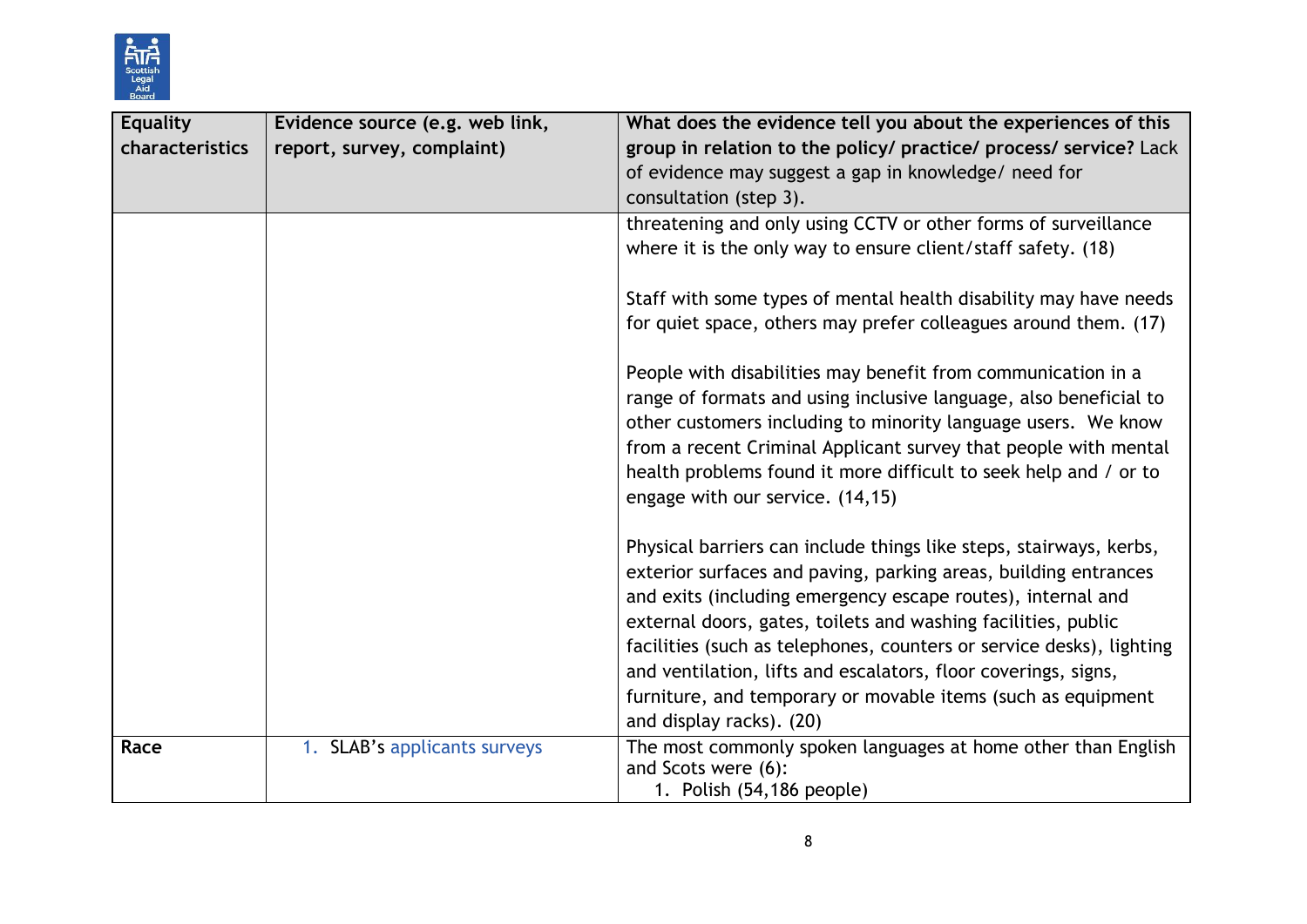

| <b>Equality</b> | Evidence source (e.g. web link,                                                                                                                                                       | What does the evidence tell you about the experiences of this                                                                                                                                                                                                                                                                                                                                                                                                                                                                                                                                                                                                                                                                                                                                                                                                                                                                                                                                                                                                                                                                                   |
|-----------------|---------------------------------------------------------------------------------------------------------------------------------------------------------------------------------------|-------------------------------------------------------------------------------------------------------------------------------------------------------------------------------------------------------------------------------------------------------------------------------------------------------------------------------------------------------------------------------------------------------------------------------------------------------------------------------------------------------------------------------------------------------------------------------------------------------------------------------------------------------------------------------------------------------------------------------------------------------------------------------------------------------------------------------------------------------------------------------------------------------------------------------------------------------------------------------------------------------------------------------------------------------------------------------------------------------------------------------------------------|
| characteristics | report, survey, complaint)                                                                                                                                                            | group in relation to the policy/ practice/ process/ service? Lack                                                                                                                                                                                                                                                                                                                                                                                                                                                                                                                                                                                                                                                                                                                                                                                                                                                                                                                                                                                                                                                                               |
|                 |                                                                                                                                                                                       | of evidence may suggest a gap in knowledge/ need for                                                                                                                                                                                                                                                                                                                                                                                                                                                                                                                                                                                                                                                                                                                                                                                                                                                                                                                                                                                                                                                                                            |
|                 |                                                                                                                                                                                       | consultation (step 3).                                                                                                                                                                                                                                                                                                                                                                                                                                                                                                                                                                                                                                                                                                                                                                                                                                                                                                                                                                                                                                                                                                                          |
|                 | 2. LSS profile of the profession<br>2018<br>3. SLAB civil solicitor survey<br>4. Census results<br>5. SLAB internal data on staff<br>demographics<br>6. Scotland's census - Languages | 2. Urdu (23,394 people)<br>3. Punjabi languages (23,150 people)<br>4. Chinese languages (16,830 people)<br>5. French (14,623 people)<br>SLAB's applicant surveys show that 97% of applicants for criminal<br>legal aid were white (1% Polish and 2% other White) and 1%<br>African, Caribbean or Black. (1)<br>For civil legal aid, 87% of applicants were white (with 2% Polish<br>and 3% other White) and 8% from other ethnic groups (2% any<br>mixed or multiple ethnic groups, 2% African, Caribbean or Black).<br>(1) For the profession in general (including paralegals), the survey<br>suggests 4% identify themselves as being from a non-white ethnic<br>group. $(2)$<br>Of the respondents to SLAB's civil solicitor survey, 5% were from<br>a non-white ethnic background. (3) The 2011 census tells us that<br>"The proportion of the population aged 3 and over reported as<br>not being able to speak English well or at all was 1.4% overall,<br>and 11% for those born outside the UK." (4)<br>Of the 75-80% of staff declaring their status for ethnicity, fewer<br>than 5% are from a non-white minority ethnic groups. (5) |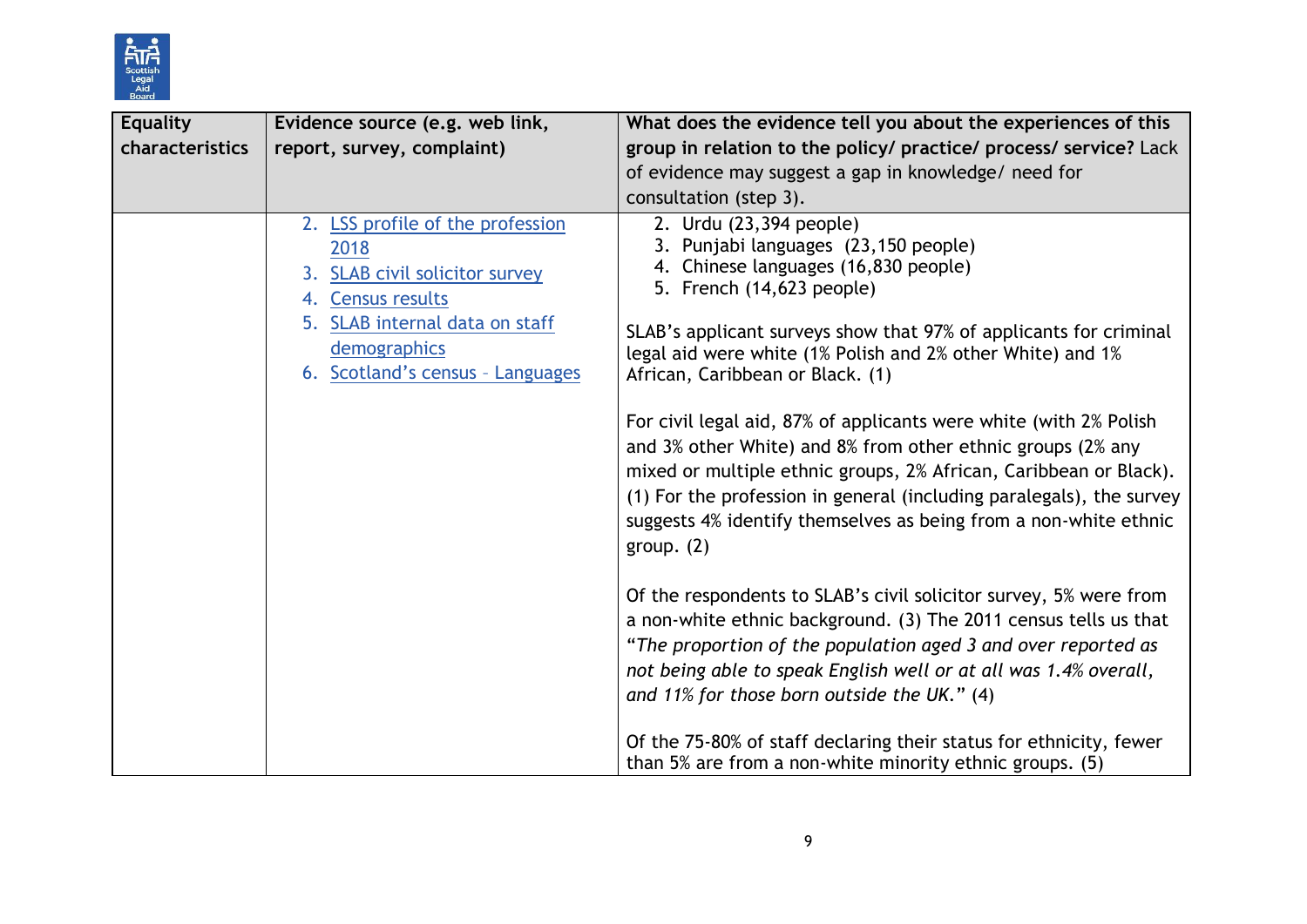

| <b>Equality</b> | Evidence source (e.g. web link,    | What does the evidence tell you about the experiences of this      |
|-----------------|------------------------------------|--------------------------------------------------------------------|
| characteristics | report, survey, complaint)         | group in relation to the policy/ practice/ process/ service? Lack  |
|                 |                                    | of evidence may suggest a gap in knowledge/ need for               |
|                 |                                    | consultation (step 3).                                             |
| Sex             | 1. SLAB's applicants surveys       | SLAB's applicant surveys show that 74% of applicants for criminal  |
|                 | 2. LSS profile of the profession   | legal aid were men. For civil legal aid, 64% of applicants were    |
|                 | 2018                               | women. (1) Administrative data shows 59% of civil legal aid        |
|                 | 3. SLAB civil solicitor survey     | applicants were women. The figure for children's legal aid was     |
|                 | 4. SLAB's administrative data (not | 62%. In criminal legal aid, men made up 80% of applicants for      |
|                 | published)                         | summary legal aid, 89% for solemn legal aid and 90% in criminal    |
|                 | 5. SLAB internal data on staff     | appeals. (4)                                                       |
|                 | demographics                       |                                                                    |
|                 | 6. Trauma informed care - Creating | For the profession, data shows 53% of solicitors are women, with   |
|                 | safe health care environments      | survey respondents for the wider profession (including paralegals) |
|                 | for patients and staff             | indicated that 61% identified as female. (2) Of the respondents to |
|                 | 7. Carers UK                       | SLAB's civil solicitor survey, 53% were female. (3)                |
|                 | Carerpositive<br>8.                |                                                                    |
|                 |                                    | All staff declared their sex; in 2019/20 there were more women     |
|                 |                                    | (65%-70%) than men (30%-35%). (5)                                  |
|                 |                                    |                                                                    |
|                 |                                    | Women are more likely to be care givers than men. 58% of carers    |
|                 |                                    | are women. (7) By the time they are aged 46, half of women have    |
|                 |                                    | been a carer. Men have the same 50:50 chance by age 57. (8)        |
|                 |                                    |                                                                    |
|                 |                                    | Facilities need to be appropriate for those who may have           |
|                 |                                    | experienced domestic abuse/ gender based violence, for example     |
|                 |                                    | design of meeting space feels safe, space for support workers,     |
|                 |                                    | availability of remote meetings, reception area safe, face to face |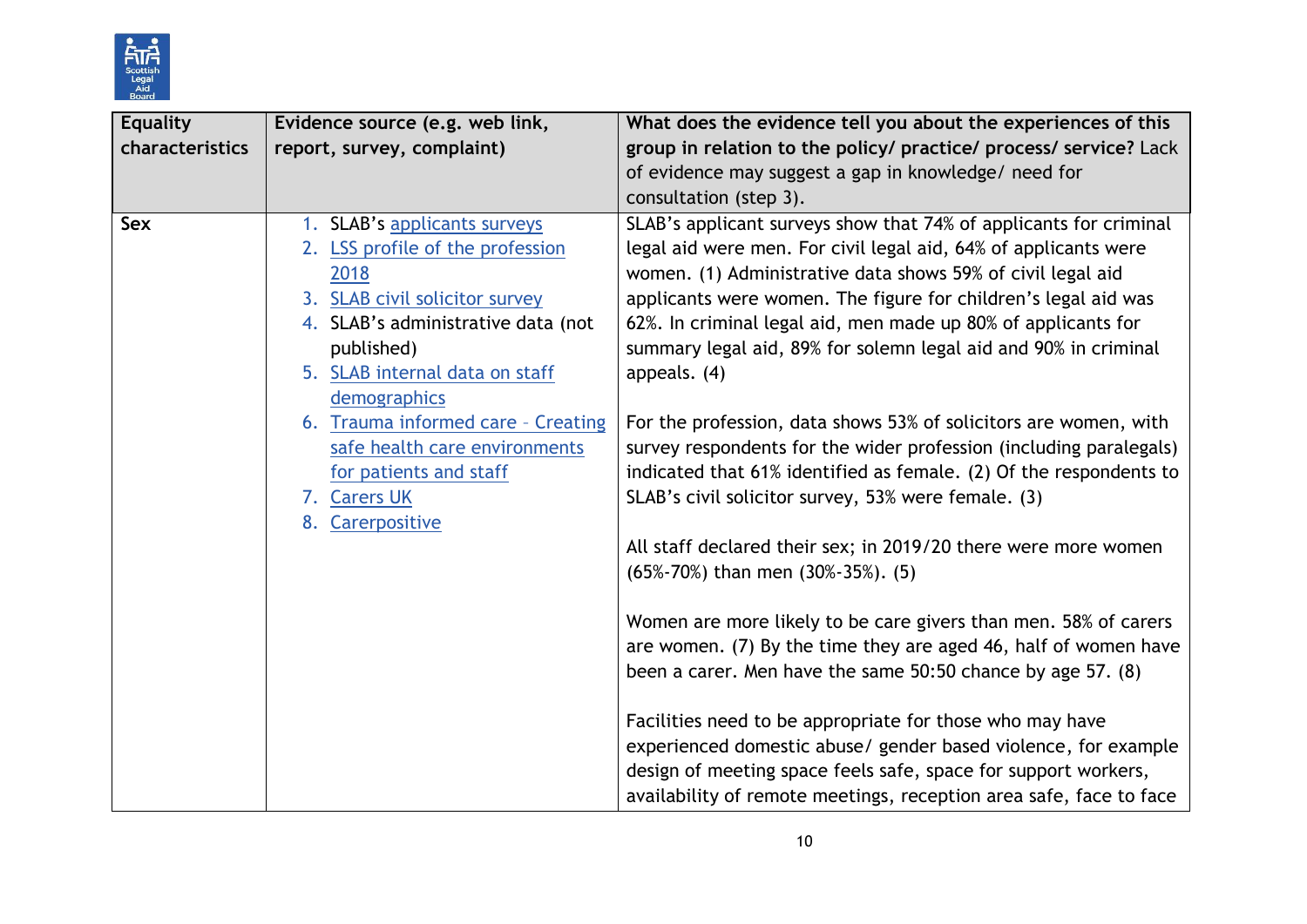

| <b>Equality</b> | Evidence source (e.g. web link,         | What does the evidence tell you about the experiences of this     |  |  |
|-----------------|-----------------------------------------|-------------------------------------------------------------------|--|--|
| characteristics | report, survey, complaint)              | group in relation to the policy/ practice/ process/ service? Lack |  |  |
|                 |                                         | of evidence may suggest a gap in knowledge/ need for              |  |  |
|                 |                                         | consultation (step 3).                                            |  |  |
|                 |                                         | appointments staggered and drop ins managed, so that people do    |  |  |
|                 |                                         | not have concerns about who they might come into contact with     |  |  |
|                 |                                         | in waiting area. (6)                                              |  |  |
| Gender          | 1. LSS profile of the profession 2018   | For the profession as a whole, 8 out of 2,376 respondents         |  |  |
| Reassignment    | 2. Scottish Trans Gender Recognition    | identified as transgender. (1)                                    |  |  |
|                 | 3. Article - creating gender neutral    |                                                                   |  |  |
|                 | facilities                              | SLAB does not publish employee data due to low numbers.           |  |  |
|                 |                                         | Transgender men or non-binary individuals can require access to   |  |  |
|                 |                                         | sanitary products and waste disposal.(2)                          |  |  |
|                 |                                         |                                                                   |  |  |
|                 |                                         | Gender neutral or private toilets can support people who identify |  |  |
|                 |                                         | as trans feel comfortable accessing relevant facilities. There    |  |  |
|                 |                                         | should be floor to ceiling toilets. (3)                           |  |  |
| <b>Sexual</b>   | 1. LSS profile of the profession 2018   | For the profession as a whole, 91% of respondents described their |  |  |
| orientation     |                                         | sexual orientation as heterosexual or straight, 3% as gay man, 2% |  |  |
|                 |                                         | as bisexual and 1% as lesbian (n=20). Less than 1% of respondents |  |  |
|                 |                                         | preferred to use a different term or identified as pansexual or   |  |  |
|                 |                                         | asexual.(1)                                                       |  |  |
| Religion or     | 1. LSS profile of the profession 2018   | Less than 1% of respondents described themselves as Jewish,       |  |  |
| <b>Belief</b>   | 2. Religion or Belief and the workspace | Sikh, Hindu or Buddhist. 49% of respondents indicated that they   |  |  |
|                 |                                         | did not belong to a religion, religious denomination or body. In  |  |  |
|                 |                                         | addition, 25% described belonging to the Church or Scotland. (1)  |  |  |
|                 |                                         |                                                                   |  |  |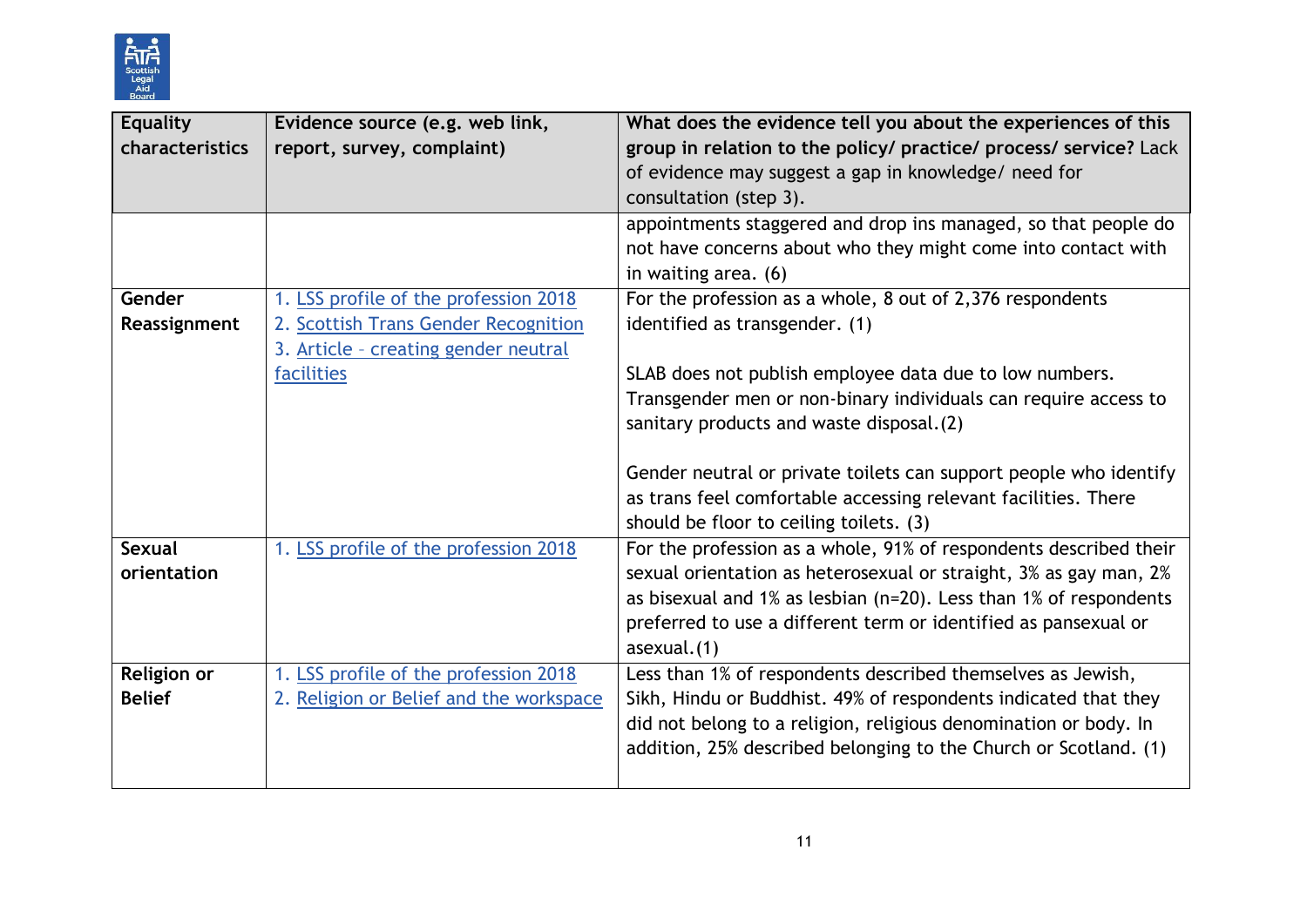

| <b>Equality</b> | Evidence source (e.g. web link,       | What does the evidence tell you about the experiences of this                                                                                                              |  |
|-----------------|---------------------------------------|----------------------------------------------------------------------------------------------------------------------------------------------------------------------------|--|
| characteristics | report, survey, complaint)            | group in relation to the policy/ practice/ process/ service? Lack<br>of evidence may suggest a gap in knowledge/ need for<br>consultation (step 3).                        |  |
|                 |                                       | Based on 79% of SLAB employees responding, 45-50% stated no<br>religion or belief, 45-50% described themselves as Christian, and<br><5% from any other religion or belief. |  |
|                 |                                       | Prefer not to say was 15-20%. Space can be needed for prayer, and<br>or storage of food to support employee or visitor religious<br>requirements. (2)                      |  |
| Pregnancy or    | 1. Continuing to breastfeed when you  | Under the Workplace (Health, safety and Welfare) regulations                                                                                                               |  |
| maternity       | return to work                        | 1992, employers have the duty to provide appropriate space for                                                                                                             |  |
|                 | 2. CLAO experience (not published)    | breastfeeding and employees to rest. Employers should ensure                                                                                                               |  |
|                 |                                       | that women have access to a private room where they can                                                                                                                    |  |
|                 |                                       | breastfeed or express milk, store expressed milk. (1)                                                                                                                      |  |
|                 |                                       | There can be a link with pregnancy and mobility issues, therefore<br>some of the same considerations may apply as to disability.                                           |  |
|                 |                                       | Providing baby changing facilities for customers is a<br>consideration. (2)                                                                                                |  |
| Marriage or     | 1. LSS profile of the profession 2018 | Respondents most frequently indicated that they were married                                                                                                               |  |
| civil           |                                       | (59%), with 20% never married and never registered a same-sex                                                                                                              |  |
| partnership     |                                       | civil partnership. Less than 1% of respondents were in a                                                                                                                   |  |
|                 |                                       | registered same-sex civil partnership. (1)                                                                                                                                 |  |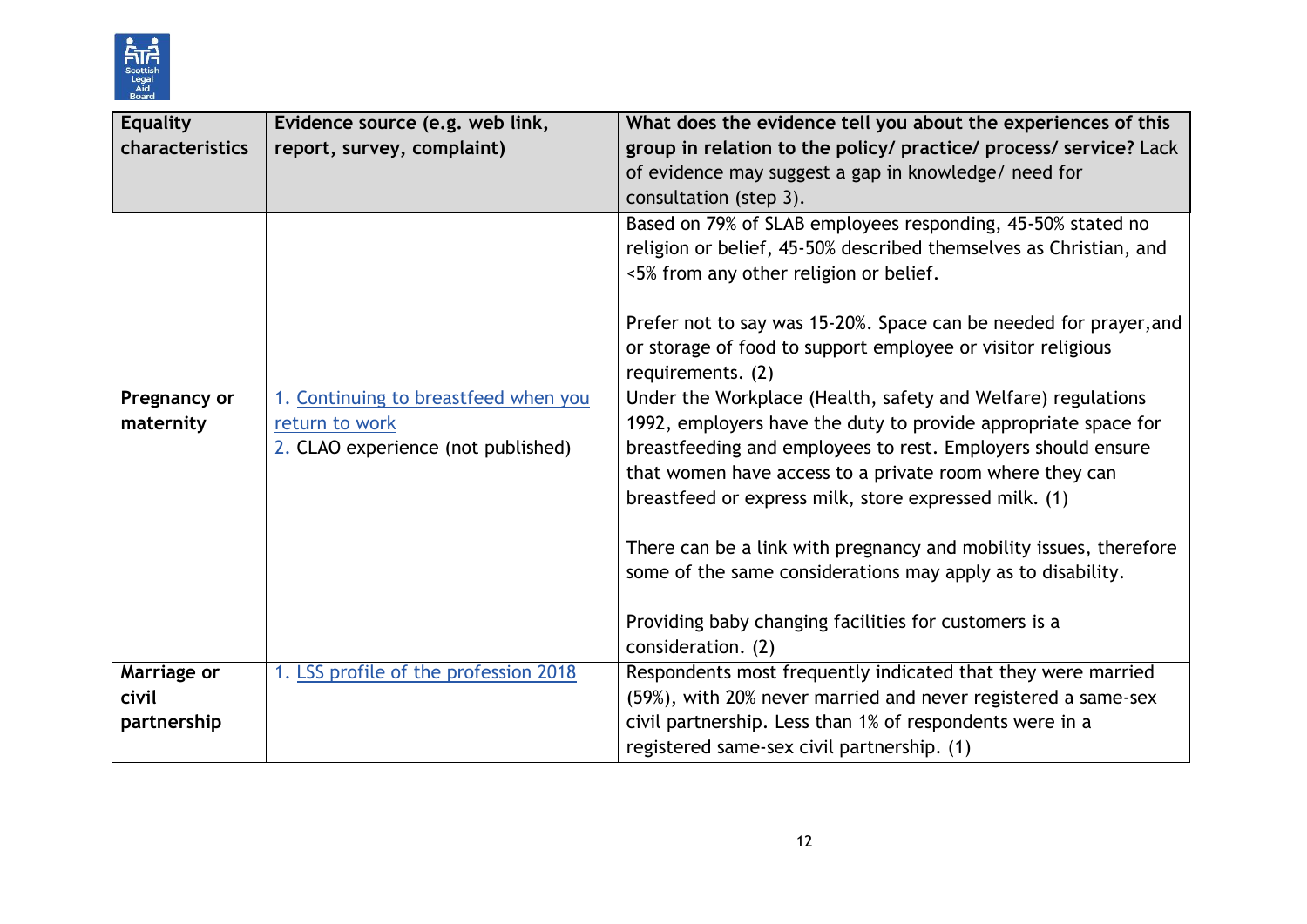

| <b>Equality</b>    | Evidence source (e.g. web link,      | What does the evidence tell you about the experiences of this        |  |
|--------------------|--------------------------------------|----------------------------------------------------------------------|--|
| characteristics    | report, survey, complaint)           | group in relation to the policy/ practice/ process/ service? Lack    |  |
|                    |                                      | of evidence may suggest a gap in knowledge/ need for                 |  |
|                    |                                      | consultation (step 3).                                               |  |
| Care               | 1. Who Cares? Scotland               | There is qualitative evidence of digital exclusion/lack of           |  |
| <b>Experienced</b> | 2. Scottish Household Survey 2018    | participation amongst care experienced people. For example,          |  |
| <i>(corporate</i>  | 3. SLAB's applicants surveys         | having no/insufficient devices or having to prioritise other bills   |  |
| parenting          | 4. Children's Social Work Statistics | over WiFi. (1) Before the pandemic care experienced people were      |  |
| duty)              | 2018 - Additional Table 2.4          | already more likely to have a range of experiences/indicators        |  |
|                    |                                      | linked to poverty. (1)                                               |  |
|                    |                                      |                                                                      |  |
|                    |                                      | In 2018 in Scotland 69% of households in the lowest income band      |  |
|                    |                                      | had home internet access, compared with 99% in the highest           |  |
|                    |                                      | income band. (2)                                                     |  |
|                    |                                      |                                                                      |  |
|                    |                                      | For criminal legal aid, 21% of applicants had been or were           |  |
|                    |                                      | currently looked after by a local authority. For civil legal aid, 5% |  |
|                    |                                      | of respondents had been or were currently looked after by a local    |  |
|                    |                                      | authority. (3)                                                       |  |
|                    |                                      | In Scotland in 2018, 13% of 'looked after' children who had an       |  |
|                    |                                      | outcome from their assessment were assessed as having a              |  |
|                    |                                      | disability. This compares to 8% of all children in the UK 2017/18.   |  |
|                    |                                      | (4)                                                                  |  |

**2.2 Using the information above and your knowledge of the policy/practice/process/service, summarise your overall assessment of how important and relevant the policy/ practice/ process/ service is likely to be for equality groups.**

There is evidence that there is the potential for a number of direct and indirect impacts and opportunities across a range of protected characteristics for clients, staff or others as a result of the move.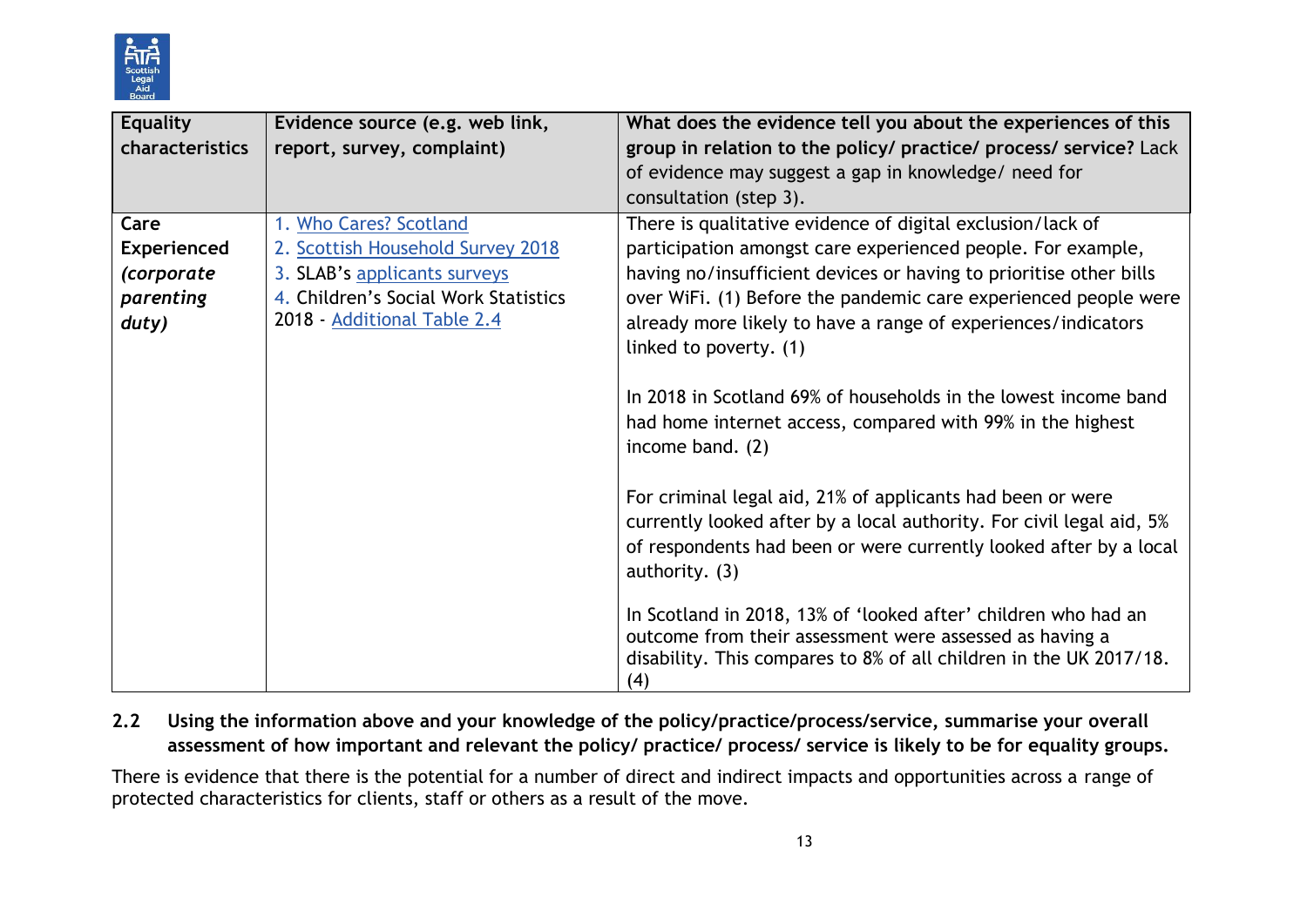

### **2.3 Outcome of step 2 and next steps. Complete the table below to inform the next stage of the EqIA process.**

| Outcome of Step 2 following initial evidence gathering and              |                     | Next steps                                         |
|-------------------------------------------------------------------------|---------------------|----------------------------------------------------|
| relevance to equality characteristics                                   | $(Y \text{ or } N)$ |                                                    |
| There is no relevance to equality or our corporate parenting            | N                   | Proceed to Step 5: agree with decision makers      |
| duties                                                                  |                     | that no EqIA is required based on current evidence |
| There is relevance to some or all of the equality groups and/or $\vert$ |                     | Proceed to Step 3: complete full EqIA              |
| our corporate parenting duties                                          |                     |                                                    |
| It is unclear if there is relevance to some or all of the equality      | N                   | Proceed to Step 3: complete full EqIA              |
| groups and/or our corporate parenting duties                            |                     |                                                    |

# **Step 3 – stakeholder involvement and consultation**

#### **3.1 Do you/did you have any consultation or involvement planned for this policy/practice/process/service?**  Yes

But this will be during 2021-22 and after the office move (see step 6).

#### **3.2 List all the stakeholder groups that you will talk to about this policy/practice/process/service.**

We are consulting solicitors, advice agencies and other agencies that we work with regarding how the new premises can assist them to access/provide services for groups of people with particular protected characteristics. There are some questions specifically for targeted providers. CLAO and PDSO will carry out a client/contact survey when volume of clients returning to the office are sufficient and views can be sought on clients' expectations/experiences of the new meeting space.

### **3.3 What did you learn from the consultation/ involvement? Remember to record relevant actions in the assessment action log.**

Consultation about longer term use of the office space and longer term improvements to accessibility still to be completed.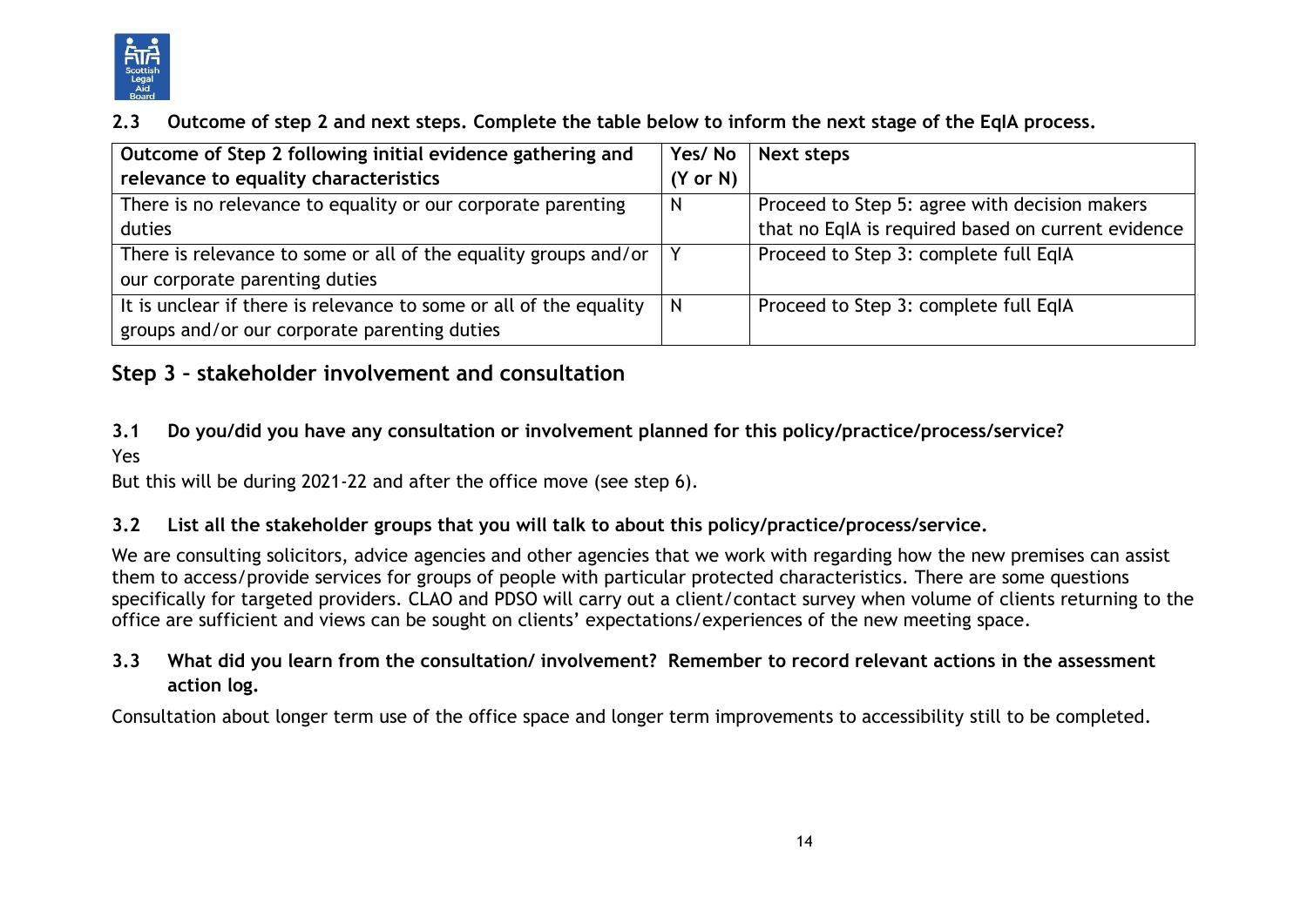

# **Step 4 - Impact on equality groups and steps to address these**

You must consider the three aims of the general duty for each protected characteristic. The following questions will help:

- **Is there potential for discrimination, victimisation, harassment or other unlawful conduct that is prohibited under the Equality Act 2010?** How will this be mitigated?
- **Is there potential to advance equality of opportunity between people who share a characteristic and those who do not?** How can this be achieved?
- **Is there potential for developing good relations between people who share a relevant protected characteristic and those who do not?** How can this be achieved?
- **4.1 Does the policy/practice/process/service have any impacts (whether intended or unintended, positive or negative) on any of the equality characteristics?**

| Age            | Place 'X' in the relevant |                 |           | Describe the changes or actions (if any) you plan to take. E.g. to       |
|----------------|---------------------------|-----------------|-----------|--------------------------------------------------------------------------|
|                | box(es)                   |                 |           | mitigate any impact, maximise the positive impact, or record your        |
|                | <b>Positive</b>           | <b>Negative</b> | <b>No</b> | justification to not make changes despite the potential for adverse      |
|                | impact                    | impact          | impact    | impact.                                                                  |
| potential for  | $\sf X$                   |                 |           | The new premises have level access to reception, work areas, meeting     |
| discrimination |                           |                 |           | rooms and toilets. The new office has increased capacity for meetings    |
|                |                           |                 |           | for PDSO. The now dedicated meeting space is more accessible. The        |
|                |                           |                 |           | accessible toilet is close by but is accessed by a series of doors which |
|                |                           |                 |           | will only close when triggered by a fire alarm (the escape route in the  |
|                |                           |                 |           | event of a fire is direct from the toilet to the fire escape without the |
|                |                           |                 |           | requirement to return through those doors - see actions).                |
|                |                           |                 |           | The premises can be used for remote meetings (for example, online and    |
|                |                           |                 |           | by telephone) for those who are unable to access the premises            |
|                |                           |                 |           | physically, or who are more comfortable/familiar with accessing services |
|                |                           |                 |           | in that way.                                                             |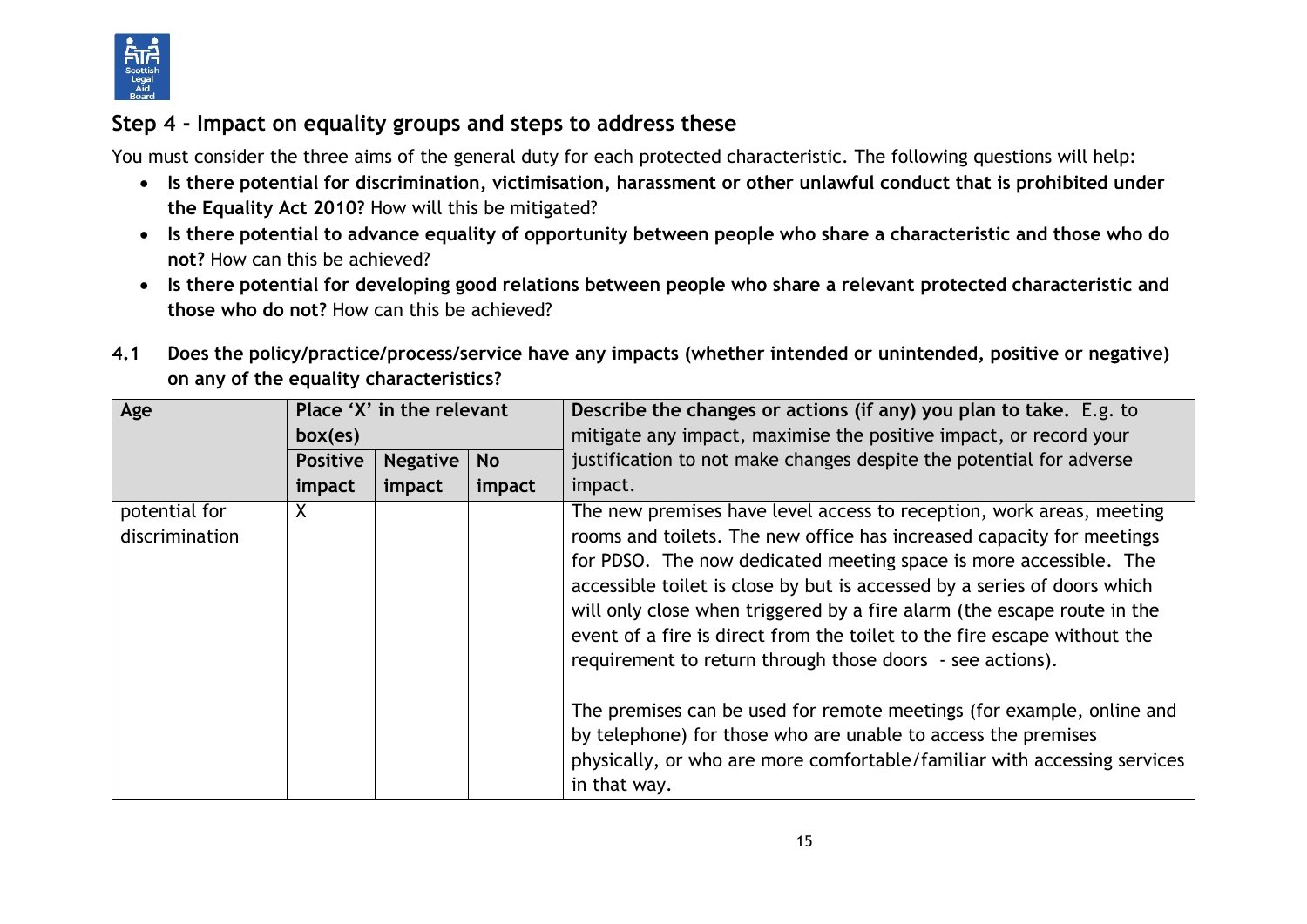

|                                                    |         |   | Our workspaces have been made suitable for doing remote client<br>meetings. New furniture is suitable for remote meetings from solicitors'<br>desks and meeting rooms can also be booked on occasion for this<br>purpose. We are also set up for remote working.<br>For hard of hearing clients who attend the office, there is an induction<br>loop installed. |  |
|----------------------------------------------------|---------|---|-----------------------------------------------------------------------------------------------------------------------------------------------------------------------------------------------------------------------------------------------------------------------------------------------------------------------------------------------------------------|--|
| potential for<br>developing good<br>relations      |         | X |                                                                                                                                                                                                                                                                                                                                                                 |  |
| potential to<br>advance equality<br>of opportunity | $\sf X$ |   | Communication about the improvements to our service from the<br>relocation has been communicated via our website. PDSO have created<br>leaflets about the move for current clients that are going out in<br>operational letter. CLAO has communicated with all clients about the<br>office move via their preferred communication method.                       |  |
|                                                    |         |   | The configurability of the office means that it can be more easily<br>adapted to allow measures which also improve COVID safety.                                                                                                                                                                                                                                |  |

| <b>Sex</b>     | Place 'X' in the relevant |          |           | Describe the changes or actions (if any) you plan to take. E.g. to     |
|----------------|---------------------------|----------|-----------|------------------------------------------------------------------------|
|                | box(es)                   |          |           | mitigate any impact, maximise the positive impact, or record your      |
|                | Positive                  | Negative | <b>No</b> | justification to not make changes despite the potential for adverse    |
|                | impacts                   | impacts  | impact    | impact.                                                                |
| potential for  | х                         |          |           | If people have caring responsibilities/can't access meetings in office |
| discrimination |                           |          |           | because of gender based violence there is bookable space for remote    |
|                |                           |          |           | interviews and appropriate measures so that interviews can be carried  |
|                |                           |          |           | out from people's workstations.                                        |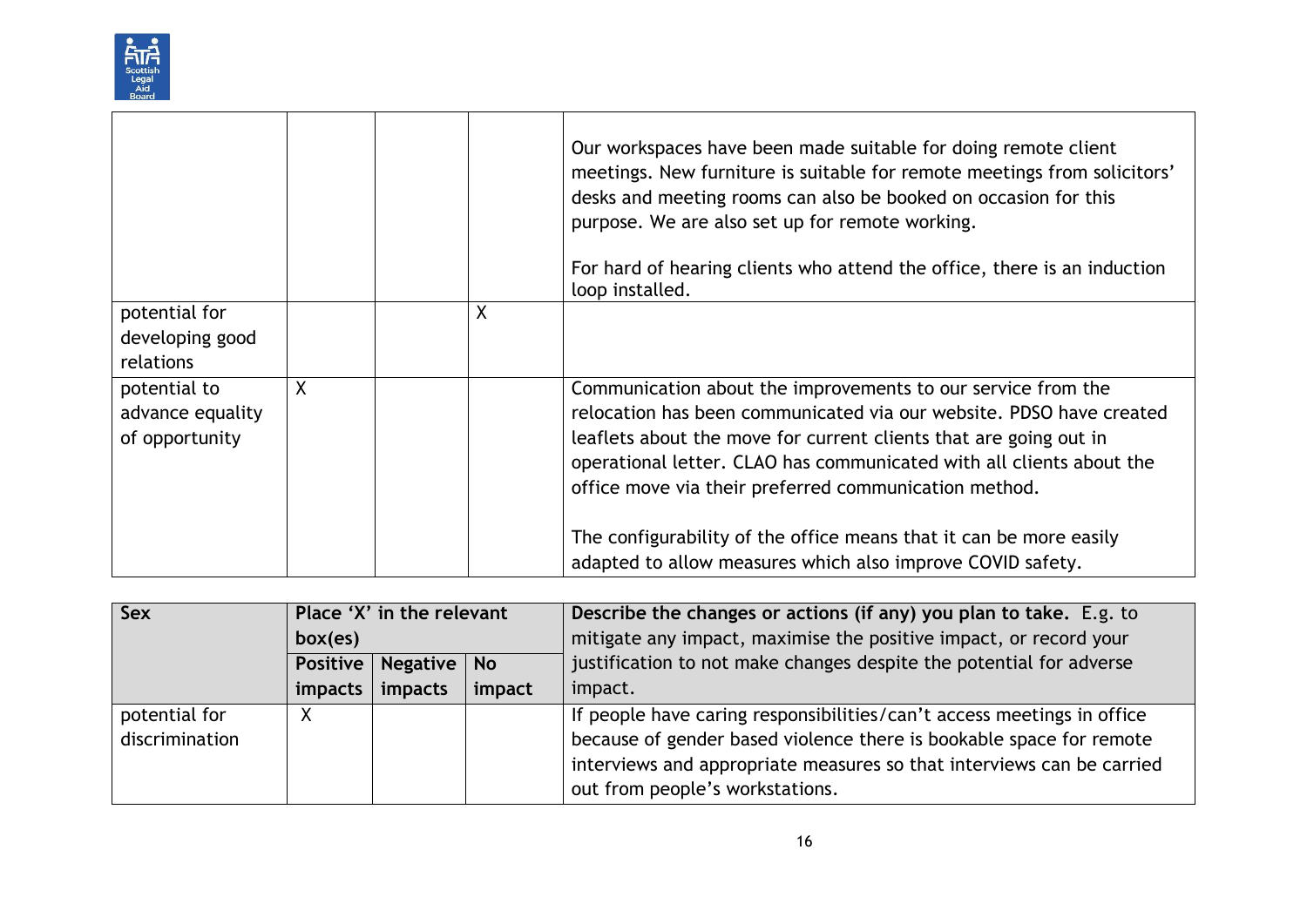|                                                    |   |   | We do not have childcare facilities at our premises. Conversations with<br>solicitors may not be appropriate for children to hear. Protocols around<br>having children in meeting rooms will be developed. Clients will be<br>informed of those and will have the option of remote interviews where<br>possible.                                                                                                                                                                                                                                                                                                                                                                                                                |
|----------------------------------------------------|---|---|---------------------------------------------------------------------------------------------------------------------------------------------------------------------------------------------------------------------------------------------------------------------------------------------------------------------------------------------------------------------------------------------------------------------------------------------------------------------------------------------------------------------------------------------------------------------------------------------------------------------------------------------------------------------------------------------------------------------------------|
|                                                    |   |   | We are working with the furniture we have to ensure that facilities are<br>appropriate for those who may have experienced domestic abuse/<br>gender based violence - for example, furniture has been arranged in a<br>way that is as welcoming as possible, blinds are fitted to ensure privacy,<br>design of meeting space feels safe and there is space for support<br>workers, as well as the availability of remote meetings. Priority will be<br>given to those who need a larger meeting room for this reason. Protocols<br>will be developed around how meeting space is allocated and laid out to<br>allow these priorities to be taken account of.<br>Some new furniture has been purchased which will be suitable for |
|                                                    |   |   | remote meetings from solicitors' desks.                                                                                                                                                                                                                                                                                                                                                                                                                                                                                                                                                                                                                                                                                         |
| potential for<br>developing good<br>relations      |   | X |                                                                                                                                                                                                                                                                                                                                                                                                                                                                                                                                                                                                                                                                                                                                 |
| potential to<br>advance equality<br>of opportunity | X |   | Due to the difference in the proportion of men/women who each use<br>PDSO and CLAO and potential nature of the cases each service will be<br>dealing with we recognise the need to manage client interactions in the<br>office/ waiting area where there could be risks, for example where we<br>have both a person who has experienced and one who has been accused                                                                                                                                                                                                                                                                                                                                                            |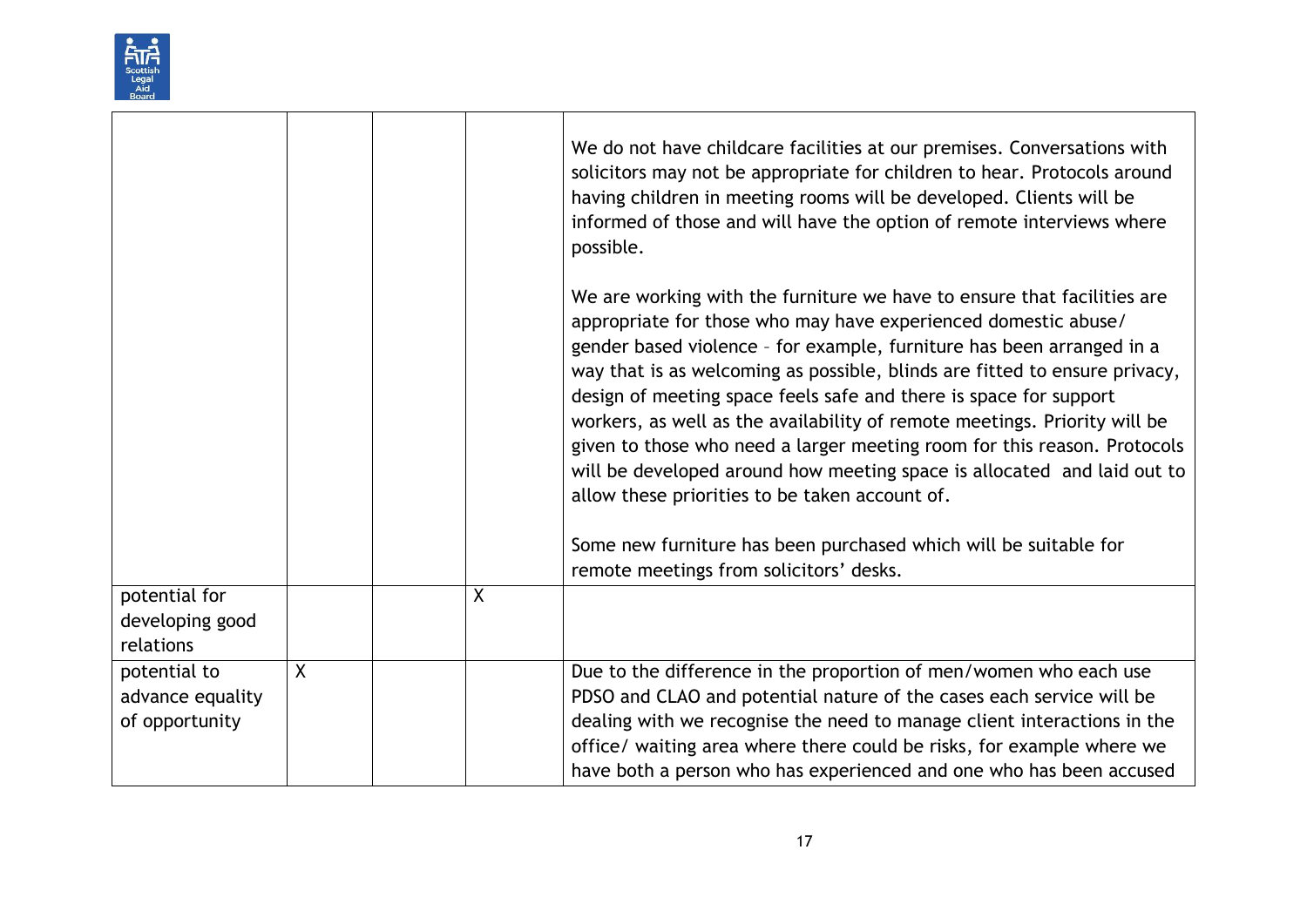

|  | t based violence using different services. See actions to develop to<br>gender |
|--|--------------------------------------------------------------------------------|
|  | protocols.                                                                     |

| <b>Disability</b> |                 | Place 'X' in the relevant |           | Describe the changes or actions (if any) you plan to take. E.g. to                                                                                                                                                                                                                                                                                                                                                                                                                                                                                                                                                                                                                                                                                                                |
|-------------------|-----------------|---------------------------|-----------|-----------------------------------------------------------------------------------------------------------------------------------------------------------------------------------------------------------------------------------------------------------------------------------------------------------------------------------------------------------------------------------------------------------------------------------------------------------------------------------------------------------------------------------------------------------------------------------------------------------------------------------------------------------------------------------------------------------------------------------------------------------------------------------|
|                   | box(es)         |                           |           | mitigate any impact, maximise the positive impact, or record your                                                                                                                                                                                                                                                                                                                                                                                                                                                                                                                                                                                                                                                                                                                 |
|                   | <b>Positive</b> | <b>Negative</b>           | <b>No</b> | justification to not make changes despite the potential for adverse                                                                                                                                                                                                                                                                                                                                                                                                                                                                                                                                                                                                                                                                                                               |
|                   | impacts         | impacts                   | impact    | impact.                                                                                                                                                                                                                                                                                                                                                                                                                                                                                                                                                                                                                                                                                                                                                                           |
| potential for     | $\mathsf{X}$    |                           |           | The configurability of the office means that it can be more easily adapted                                                                                                                                                                                                                                                                                                                                                                                                                                                                                                                                                                                                                                                                                                        |
| discrimination    |                 |                           |           | to allow measures which improve COVID safety. Reduced levels of                                                                                                                                                                                                                                                                                                                                                                                                                                                                                                                                                                                                                                                                                                                   |
|                   |                 |                           |           | occupancy and increased cleaning are also in place.                                                                                                                                                                                                                                                                                                                                                                                                                                                                                                                                                                                                                                                                                                                               |
|                   |                 |                           |           | Facilities for clients to access appointments and staff to access meetings<br>and hearings remotely are available. New furniture has been ordered<br>which will ensure that workspaces are suitable for this and bookable<br>space for this is also available in the office.                                                                                                                                                                                                                                                                                                                                                                                                                                                                                                      |
|                   |                 |                           |           | The new premises are on one level, and doors to reception, some meeting<br>rooms and toilets are at least 800mm so more accessible for those with<br>limited mobility and for wheelchair users. The new premises are<br>accessible by public transport and there is non-bookable, free on street<br>disabled parking outside the office. There are also limited free private<br>parking spaces available that could be used for clients and employees<br>where needed for support with mobility/access. Priority can be given to<br>people who need them because they need to bring a car to access the<br>office due to a disabilityand/or who would otherwise struggle to afford to<br>attend an interview. Car parking protocols will be put in place for using<br>the spaces. |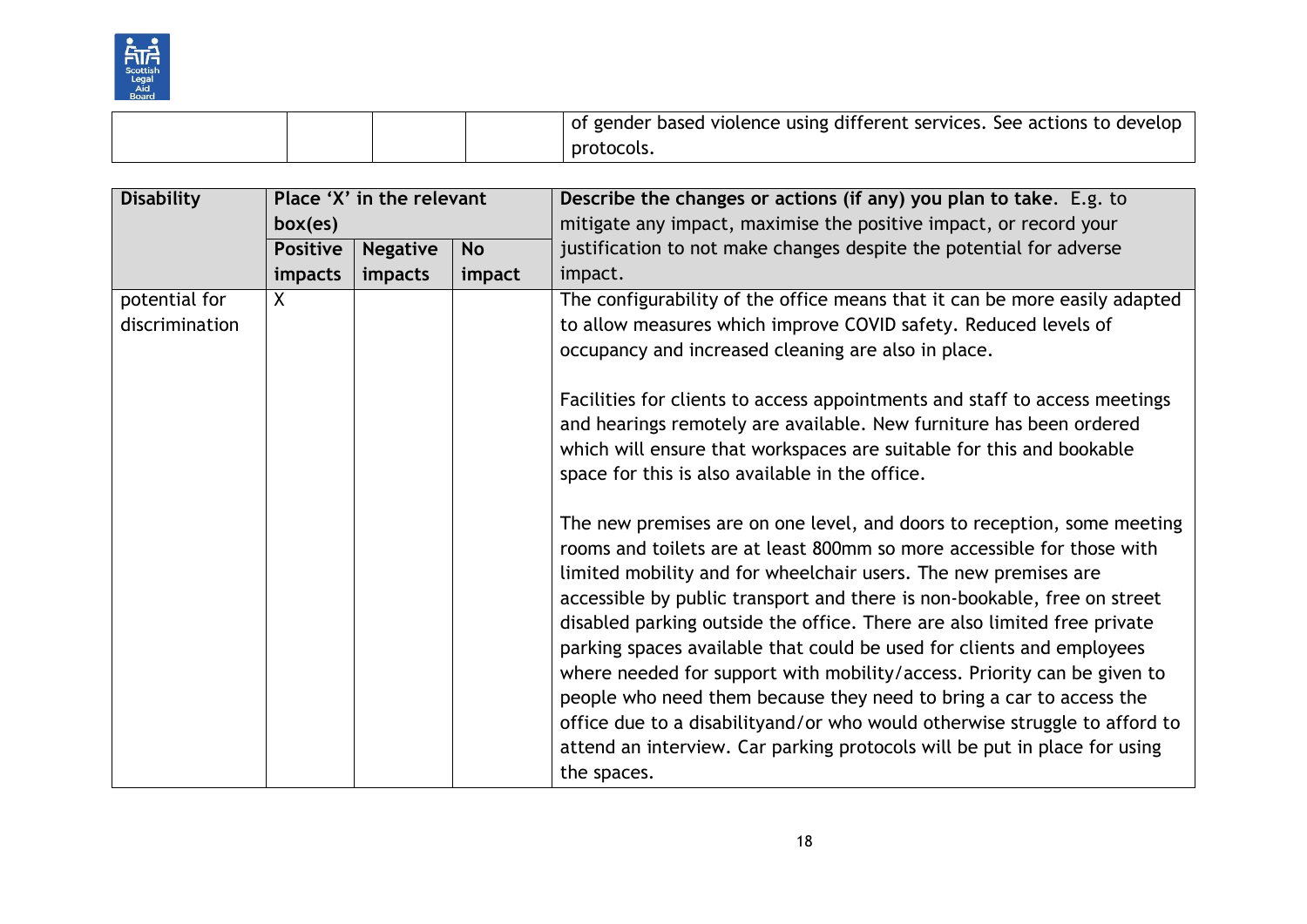

|  |  | There is also cycle parking nearby at Bridge Street, High Street,<br>Townhouse, among other places. We will ensure that people are made<br>aware of these facilities when attending appointments.                                                                                                                                                     |
|--|--|-------------------------------------------------------------------------------------------------------------------------------------------------------------------------------------------------------------------------------------------------------------------------------------------------------------------------------------------------------|
|  |  | For those for whom the costs of travel would be prohibitive or who are<br>shielding due to covid-19 there are facilities for remote meetings.<br>Meetings can be by telephone as well as online, for those who may be<br>digitally excluded.                                                                                                          |
|  |  | Ability to offer appointments at office accessible by public transport, with<br>free bookable parking or remotely by telephone or video calls means that<br>there is a means of delivering service to people who may be financially<br>and/or digitally excluded.                                                                                     |
|  |  | The configurability means the design and layout can also take into<br>account the needs of people, both staff and other users of the premises,<br>depending on their needs. Appropriate aids can be provided at key areas,<br>for example pictorial signs, there is a portable induction loop on site and<br>facilities to accommodate guide dogs.    |
|  |  | There is space for support workers/BSL interpreters in some interview<br>areas. Priority will be given when booking to people who need a bigger<br>meeting room for this reason. This will be part of the discussion around<br>protocols for booking meeting rooms. All internal doors are compliant<br>with door openings over the minimum of 800mm. |
|  |  | We are working with the furniture we have to ensure that the<br>design/layout of the space can create an atmosphere of psychological                                                                                                                                                                                                                  |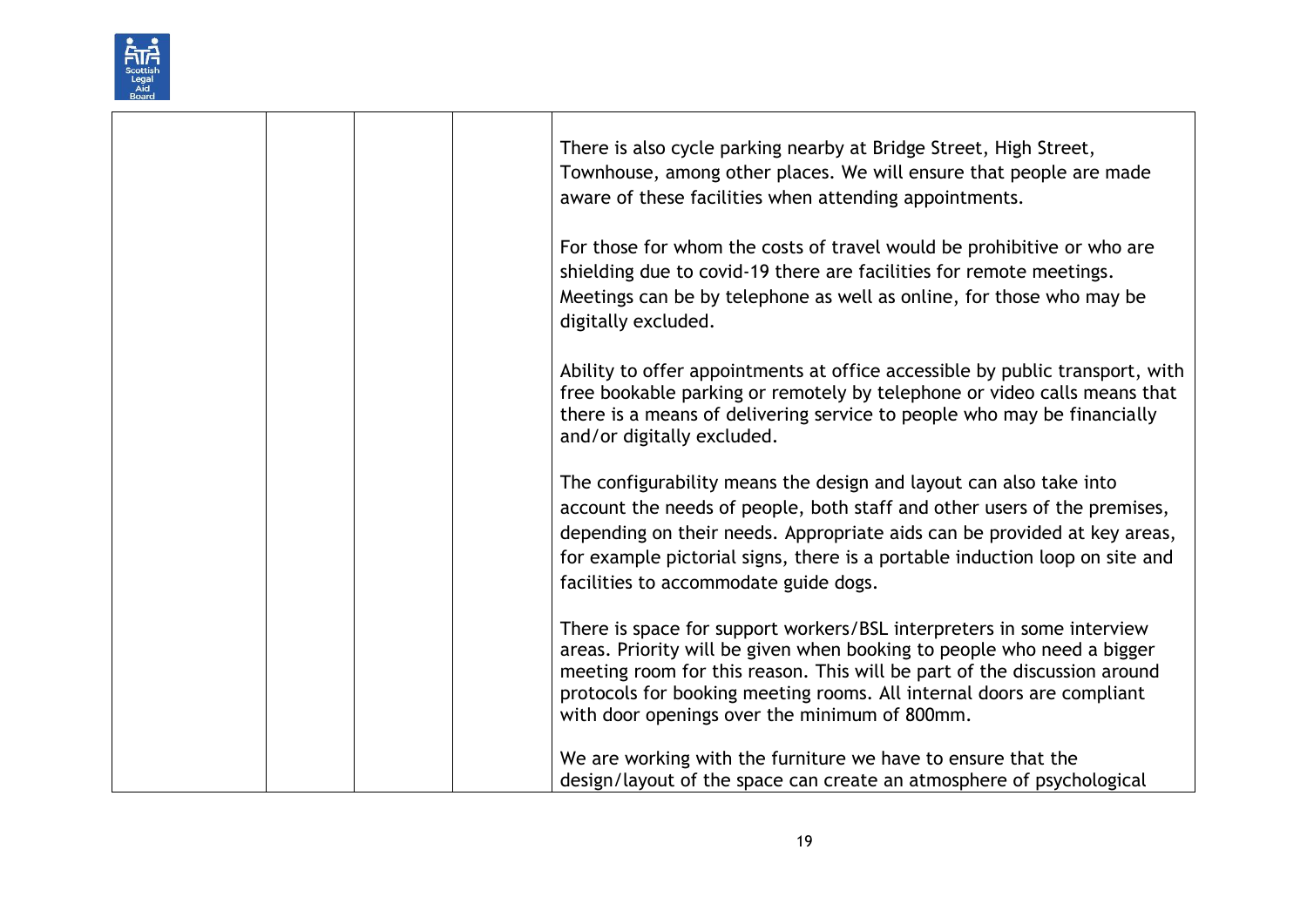| Scottish     |  |
|--------------|--|
| Legal        |  |
| Aid<br>Board |  |

|                                                       |   | safety for staff and clients of the service - positioning of furniture so<br>people aren't "cornered", design and signage that can nudge people to<br>behave in appropriate ways - reducing anxiety by only using physical<br>barriers in a way which feels non-threatening and only using CCTV or<br>other forms of surveillance where it is the only way to ensure client/staff<br>safety. |
|-------------------------------------------------------|---|----------------------------------------------------------------------------------------------------------------------------------------------------------------------------------------------------------------------------------------------------------------------------------------------------------------------------------------------------------------------------------------------|
|                                                       |   | Account will be taken of this in developing protocols around how meeting<br>space is allocated and laid out.                                                                                                                                                                                                                                                                                 |
|                                                       |   | Consideration has been given to ensuring that there are different types of<br>furniture, for example chairs with and without arms to suit people with<br>different needs and desks with and without sound muffling screens.<br>We have discussed with staff any requirements that they have around                                                                                           |
|                                                       |   | furniture and will ensure that the needs of staff with disabilities are<br>prioritised in allocation of work space as staff begin to return to work in<br>the office.                                                                                                                                                                                                                        |
| potential for<br>developing good<br>relations         | Χ |                                                                                                                                                                                                                                                                                                                                                                                              |
| potential to<br>advance<br>equality of<br>opportunity | X |                                                                                                                                                                                                                                                                                                                                                                                              |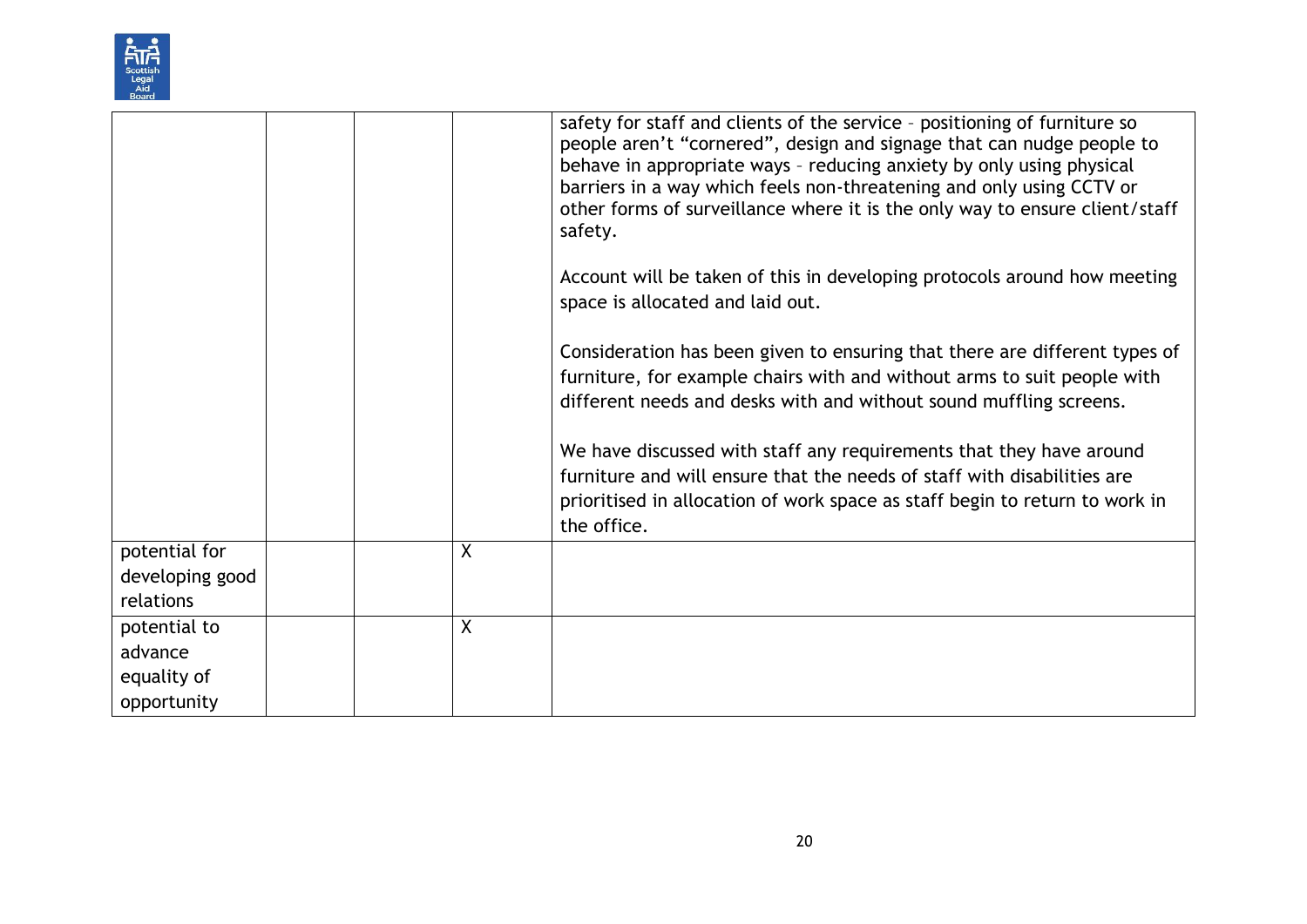

| Gender           |                 | Place 'X' in the relevant box(es) |           | Describe the changes or actions (if any) you plan to take. E.g. to       |
|------------------|-----------------|-----------------------------------|-----------|--------------------------------------------------------------------------|
| Reassignment     | <b>Positive</b> | <b>Negative</b>                   | No impact | mitigate any impact, maximise the positive impact, or record your        |
|                  | impacts         | impacts                           |           | justification to not make changes despite the potential for adverse      |
|                  |                 |                                   |           | impact.                                                                  |
| potential for    |                 |                                   | Χ         |                                                                          |
| discrimination   |                 |                                   |           |                                                                          |
| potential for    |                 |                                   | Χ         |                                                                          |
| developing good  |                 |                                   |           |                                                                          |
| relations        |                 |                                   |           |                                                                          |
| potential to     | Χ               |                                   |           | There will be one accessible toilet available. Office has single toilets |
| advance equality |                 |                                   |           | that are self contained and therefore all toilets will be gender neutral |
| of opportunity   |                 |                                   |           | with appropriate signage and sanitary waste disposal units.              |

| Race                            |                 |                 | Place 'X' in the relevant box(es) | Describe the changes or actions (if any) you plan to take. E.g. to                                                                                                                                                 |
|---------------------------------|-----------------|-----------------|-----------------------------------|--------------------------------------------------------------------------------------------------------------------------------------------------------------------------------------------------------------------|
|                                 | <b>Positive</b> | <b>Negative</b> | No impact                         | mitigate any impact, maximise the positive impact, or record your                                                                                                                                                  |
|                                 | impacts         | impacts         |                                   | justification to not make changes despite the potential for adverse                                                                                                                                                |
|                                 |                 |                 |                                   | impact.                                                                                                                                                                                                            |
| potential for<br>discrimination | Χ               |                 |                                   | Information about the office move is available on our CLAO and PDSO<br>websites which can be translated into most languages.                                                                                       |
|                                 |                 |                 |                                   | We will consider whether we require to translate any notices/leaflets<br>in office into any of most commonly spoken languages in Highland and<br>Islands, for example Polish, Romanian.                            |
|                                 |                 |                 |                                   | Some interview rooms have space for interpreters. We can prioritise<br>people that need a larger room for this reason when booking these<br>rooms and that will be part of the discussion around office protocols. |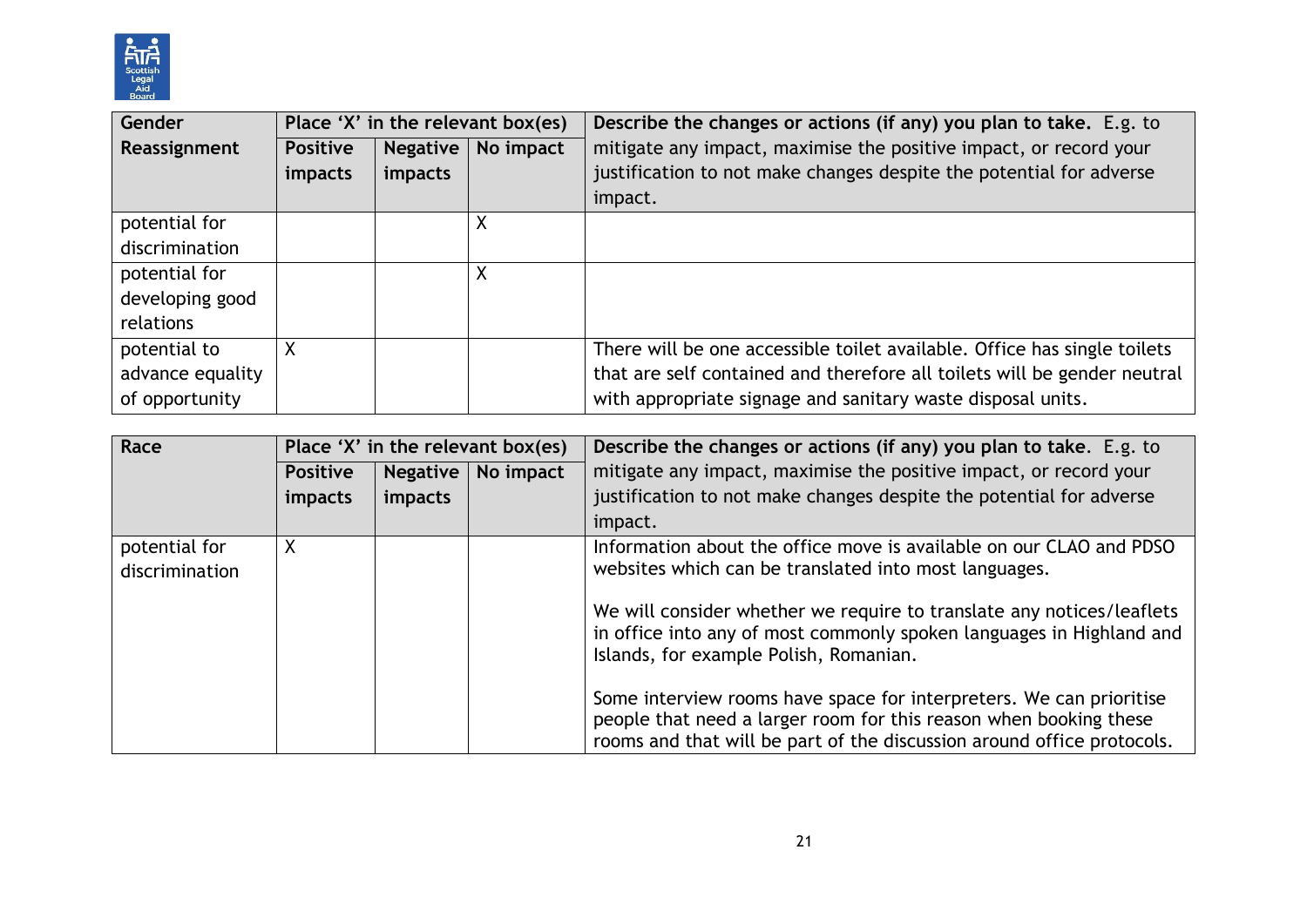

| potential for    |  |                                                                 |
|------------------|--|-----------------------------------------------------------------|
| developing good  |  |                                                                 |
| relations        |  |                                                                 |
| potential to     |  | We are communicating with organisations who work with minority  |
| advance equality |  | ethnic groups about the move to request their assistance in     |
| of opportunity   |  | communicating with this group and seek information about how we |
|                  |  | can help them meet the needs of these groups will take place.   |

| <b>Religion or</b> | Place 'X' in the relevant box(es) |                 |           | Describe the changes or actions (if any) you plan to take. E.g. to      |  |  |
|--------------------|-----------------------------------|-----------------|-----------|-------------------------------------------------------------------------|--|--|
| <b>Belief</b>      | <b>Positive</b>                   | <b>Negative</b> | No impact | mitigate any impact, maximise the positive impact, or record your       |  |  |
|                    | impacts                           | impacts         |           | justification to not make changes despite the potential for adverse     |  |  |
|                    |                                   |                 |           | impact.                                                                 |  |  |
| potential for      | X                                 |                 |           | Employees will be made aware that there is bookable space for           |  |  |
| discrimination     |                                   |                 |           | private reflection or prayer (subject to business needs) and that other |  |  |
|                    |                                   |                 |           | facilities can be provided if needed, for example dedicated fridge      |  |  |
|                    |                                   |                 |           | space to meet any religious dietary needs.                              |  |  |
| potential for      |                                   |                 | Χ         |                                                                         |  |  |
| developing good    |                                   |                 |           |                                                                         |  |  |
| relations          |                                   |                 |           |                                                                         |  |  |
| potential to       |                                   |                 | Χ         | Have discussion with staff to understand their needs and work towards   |  |  |
| advance equality   |                                   |                 |           | improving facilties where feasible.                                     |  |  |
| of opportunity     |                                   |                 |           |                                                                         |  |  |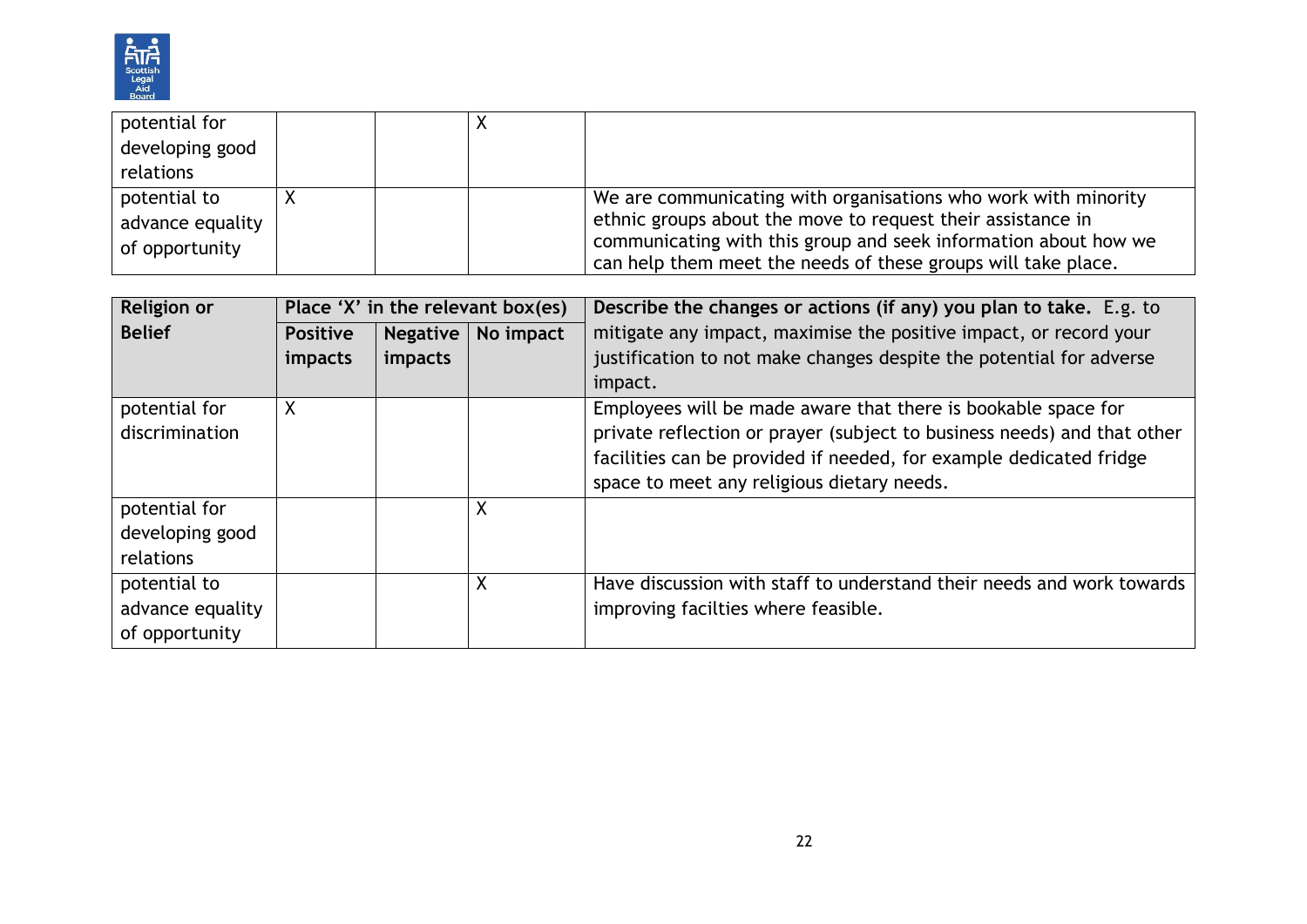

| Sexual           |                 |                 | Place 'X' in the relevant box(es) | Describe the changes or actions (if any) you plan to take. E.g. to  |  |  |
|------------------|-----------------|-----------------|-----------------------------------|---------------------------------------------------------------------|--|--|
| Orientation      | <b>Positive</b> | <b>Negative</b> | No impact                         | mitigate any impact, maximise the positive impact, or record your   |  |  |
|                  | impacts         | impacts         |                                   | justification to not make changes despite the potential for adverse |  |  |
|                  |                 |                 |                                   | impact.                                                             |  |  |
| potential for    |                 |                 | Χ                                 |                                                                     |  |  |
| discrimination   |                 |                 |                                   |                                                                     |  |  |
| potential for    |                 |                 | Χ                                 |                                                                     |  |  |
| developing good  |                 |                 |                                   |                                                                     |  |  |
| relations        |                 |                 |                                   |                                                                     |  |  |
| potential to     |                 |                 | X                                 |                                                                     |  |  |
| advance equality |                 |                 |                                   |                                                                     |  |  |
| of opportunity   |                 |                 |                                   |                                                                     |  |  |

| Pregnancy &                                   |                 |                 | Place 'X' in the relevant box(es) | Describe the changes or actions (if any) you plan to take. E.g. to                                                                                                                                                                                                                                                                               |  |  |
|-----------------------------------------------|-----------------|-----------------|-----------------------------------|--------------------------------------------------------------------------------------------------------------------------------------------------------------------------------------------------------------------------------------------------------------------------------------------------------------------------------------------------|--|--|
| Maternity                                     | <b>Positive</b> | <b>Negative</b> | No impact                         | mitigate any impact, maximise the positive impact, or record your                                                                                                                                                                                                                                                                                |  |  |
|                                               | impacts         | impacts         |                                   | justification to not make changes despite the potential for adverse                                                                                                                                                                                                                                                                              |  |  |
|                                               |                 |                 |                                   | impact.                                                                                                                                                                                                                                                                                                                                          |  |  |
| potential for<br>discrimination               | X               |                 |                                   | A space will be identified during discussions around protocols for use<br>of the office where breastfeeding or expressing milk can take place<br>privately. Dedicated fridge space will also be available for storage of<br>breast milk if required.<br>Mobility issues which may be experienced in pregnancy are addressed<br>under disability. |  |  |
| potential for<br>developing good<br>relations |                 |                 | X                                 |                                                                                                                                                                                                                                                                                                                                                  |  |  |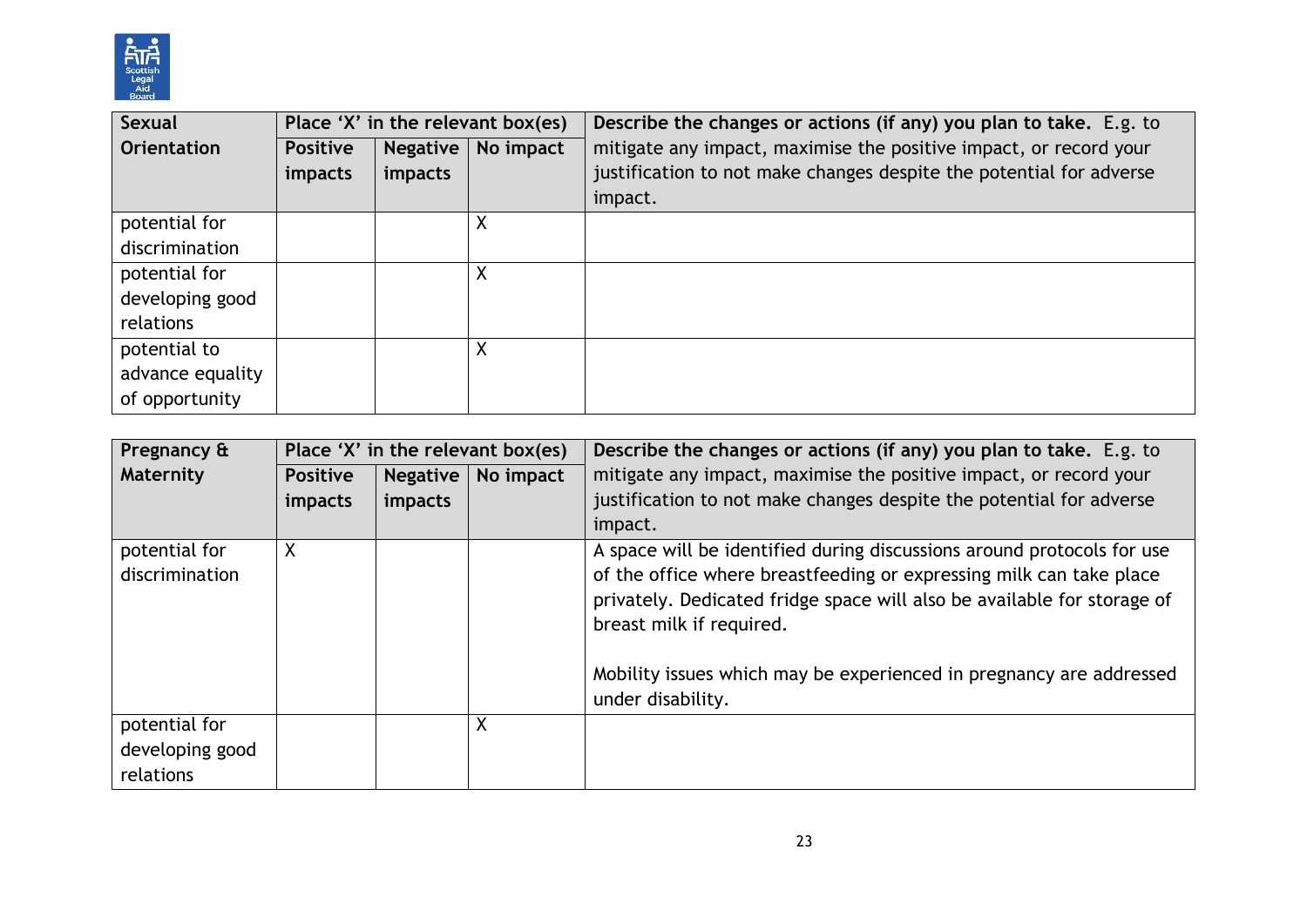

| potential to     | Baby changing facilities have been installed. |
|------------------|-----------------------------------------------|
| advance equality |                                               |
| of opportunity   |                                               |

| Marriage & Civil |                 |                 | Place 'X' in the relevant box(es) | Describe the changes or actions (if any) you plan to take. E.g. to  |  |  |
|------------------|-----------------|-----------------|-----------------------------------|---------------------------------------------------------------------|--|--|
| Partnership      | <b>Positive</b> | <b>Negative</b> | No impact                         | mitigate any impact, maximise the positive impact, or record your   |  |  |
|                  | impacts         | impacts         |                                   | justification to not make changes despite the potential for adverse |  |  |
|                  |                 |                 |                                   | impact.                                                             |  |  |
| potential for    |                 |                 | Χ                                 |                                                                     |  |  |
| discrimination   |                 |                 |                                   |                                                                     |  |  |
| potential for    |                 |                 | Χ                                 |                                                                     |  |  |
| developing good  |                 |                 |                                   |                                                                     |  |  |
| relations        |                 |                 |                                   |                                                                     |  |  |
| potential to     |                 |                 | X                                 |                                                                     |  |  |
| advance equality |                 |                 |                                   |                                                                     |  |  |
| of opportunity   |                 |                 |                                   |                                                                     |  |  |

| Care           | Place 'X' in the relevant box(es)               |         | Describe the changes or actions (if any) you plan to take. E.g. to    |  |
|----------------|-------------------------------------------------|---------|-----------------------------------------------------------------------|--|
| experienced    | No impact<br><b>Negative</b><br><b>Positive</b> |         | mitigate any impact, maximise the positive impact, or record your     |  |
| young people   | impacts                                         | impacts | justification to not make changes despite the potential for adverse   |  |
|                |                                                 |         | impact.                                                               |  |
| potential for  | Χ                                               |         | Care experienced people may be more likely to suffer digital          |  |
| discrimination |                                                 |         | exclusion. Telephone appointments are available. If people require    |  |
|                |                                                 |         | face to face meetings there are interview rooms available and if      |  |
|                |                                                 |         | people require support workers are able to attend face to face        |  |
|                |                                                 |         | meetings some interview rooms are large enough to accommodate         |  |
|                |                                                 |         | that. Priority in booking those rooms can be given to people who need |  |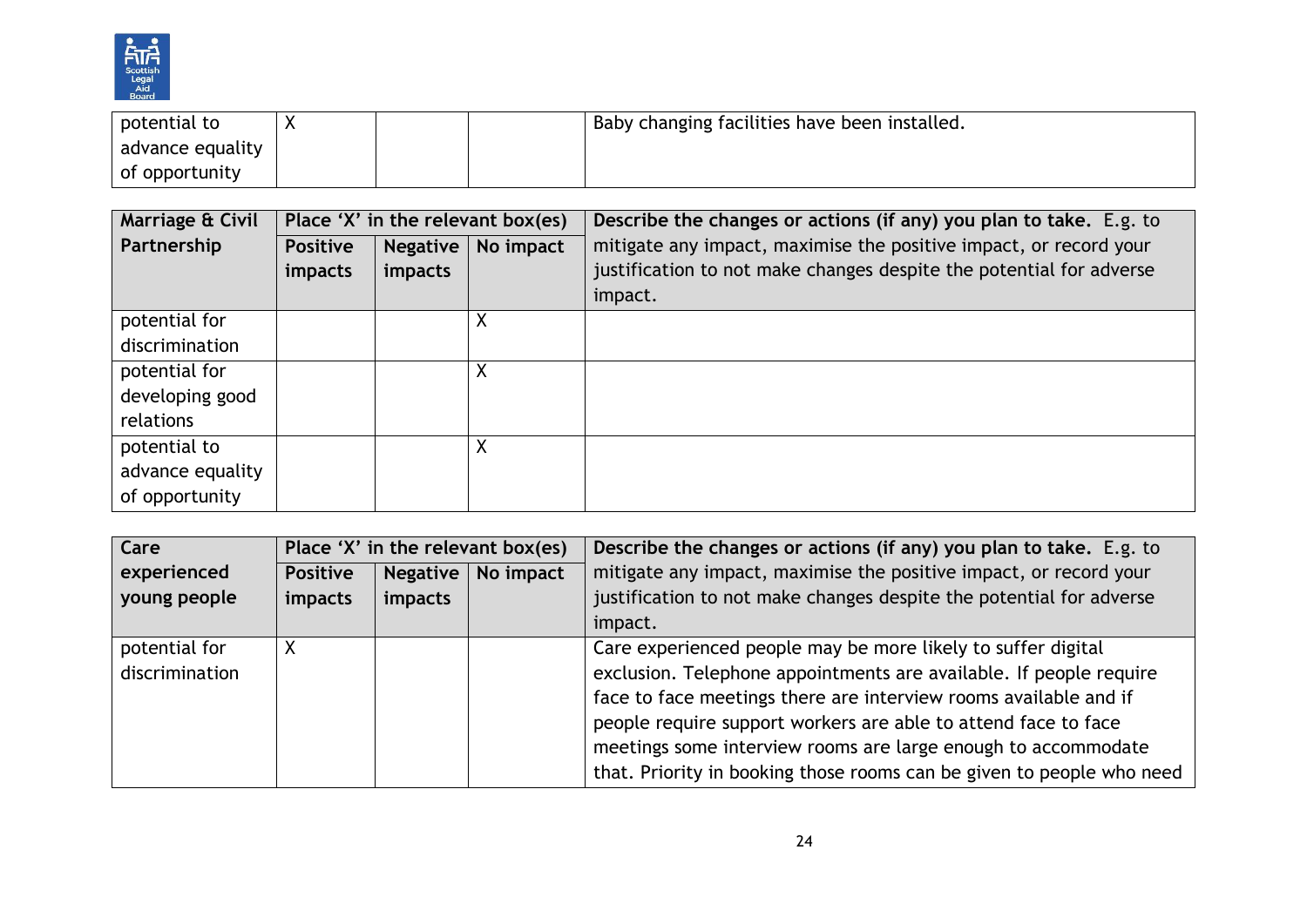| Scottish             |  |
|----------------------|--|
| Legal<br>Aid<br>oard |  |

|                                                    |         |   | additional space for this reason. This will form part of the discussion<br>around protocols for booking meeting rooms.                                                                                                                                                                                                                                           |
|----------------------------------------------------|---------|---|------------------------------------------------------------------------------------------------------------------------------------------------------------------------------------------------------------------------------------------------------------------------------------------------------------------------------------------------------------------|
|                                                    |         |   | The new premises are accessible by public transport and there are<br>limited parking spaces available. Priority can be given to people who<br>need them because they need to bring a car to access the office due<br>to that being the only way they can attend an appointment and<br>parking is not affordable for them.                                        |
|                                                    |         |   | Measures taken to assist people with disabilities (see section on<br>disability above) may also assist care experienced people who are<br>more likely to live with a disability.                                                                                                                                                                                 |
|                                                    |         |   | The premises can be used for remote meetings for those who are<br>unable to access the premises physically, or who are more<br>comfortable/familiar with accessing services in that way. We have<br>taken steps to ensure that workspaces are suitable for doing remote<br>client meetings and meeting rooms can also be booked on occasion for<br>this purpose. |
| potential for<br>developing good<br>relations      |         | X |                                                                                                                                                                                                                                                                                                                                                                  |
| potential to<br>advance equality<br>of opportunity | $\sf X$ |   |                                                                                                                                                                                                                                                                                                                                                                  |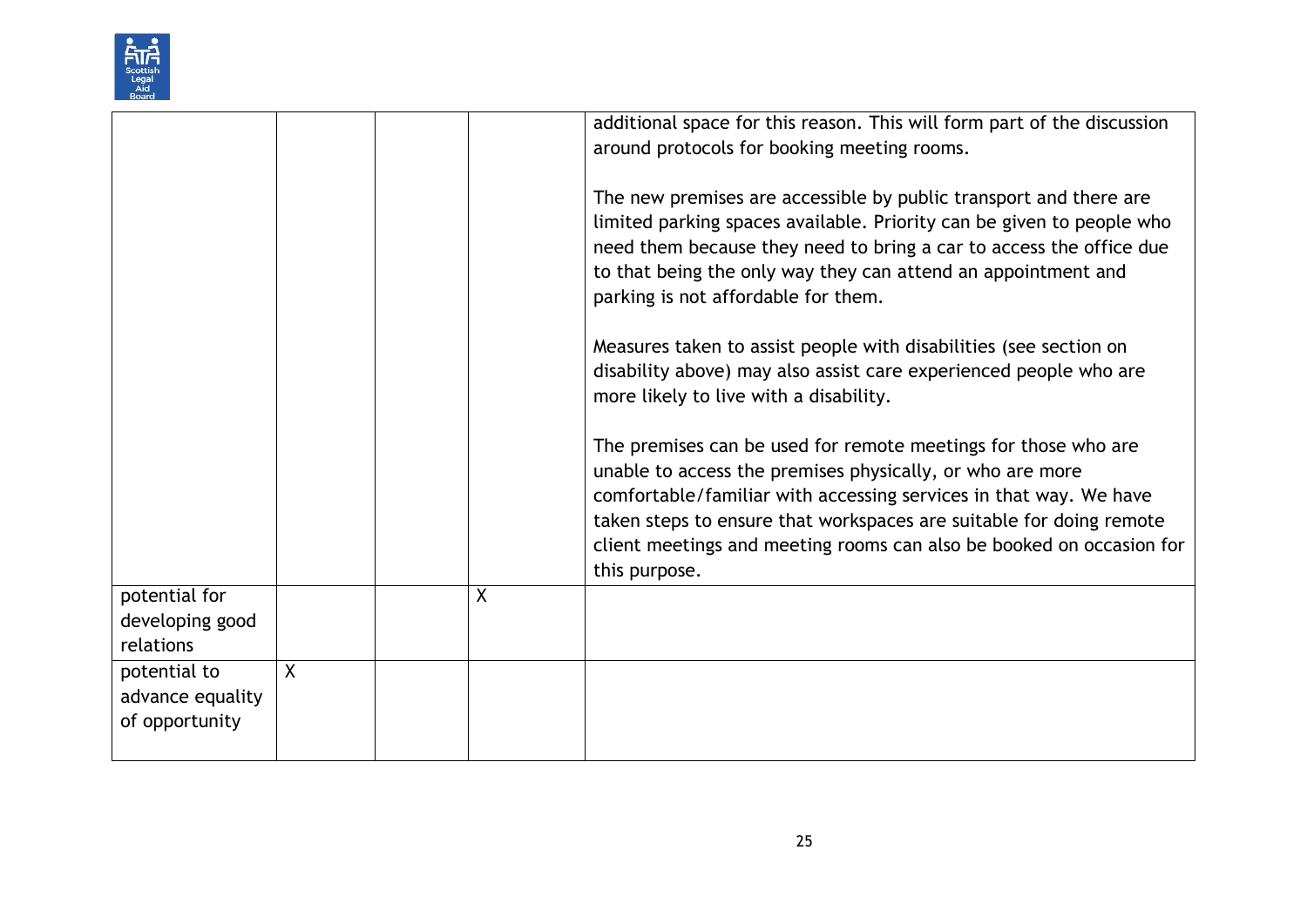

**4.2 Describe how the assessment so far might affect other areas of this policy/practice/process/service and/or project timeline?** 

The project was set up shortly before the move happened on 31 May/1June. Some practical matters required to take priority – finalising lease, arranging tender for and organising move, basic communication that the move is taking place to those who require to know, ensuring IT equipment is installed and contracts are terminated/transferred/renewed/entered into as appropriate.

Much of the work required regarding finalising all furnishings, layout, protocols for use of the premises and communications with external partners is ongoing and work continues after the move in date. Covid-19 is still a factor with some unknowns for returning to 'normal' office working and providing our usual office based client service. A corporate policy on returning to the workplace is in place.

**4.3 Having considered the potential or actual impacts of your policy/practice/process/service on equality groups, you should now record the outcome of this assessment below**. Choose from one of the following (mark with an X or delete as appropriate):

| Please       | Implications for the policy/ practice/ process/ service                                                            |
|--------------|--------------------------------------------------------------------------------------------------------------------|
| select $(X)$ |                                                                                                                    |
|              | No major change                                                                                                    |
|              | Your assessment demonstrates that the policy/ practice/ process/ service is robust. The evidence shows no          |
|              | potential for unlawful discrimination and that you have taken all opportunities to advance equality of opportunity |
|              | and foster good relations, subject to continuing monitoring and review.                                            |
|              | Adjust the policy/ practice/ process/ service                                                                      |
| Χ            | You need to take steps to remove any barriers, to better advance equality of to foster good relations. You have    |
|              | set actions to address this and have clear ways of monitoring the impact of the policy/ practice/ process/ service |
|              | when implemented.                                                                                                  |
|              | Continue the policy/ practice/ process/ service with adverse impact                                                |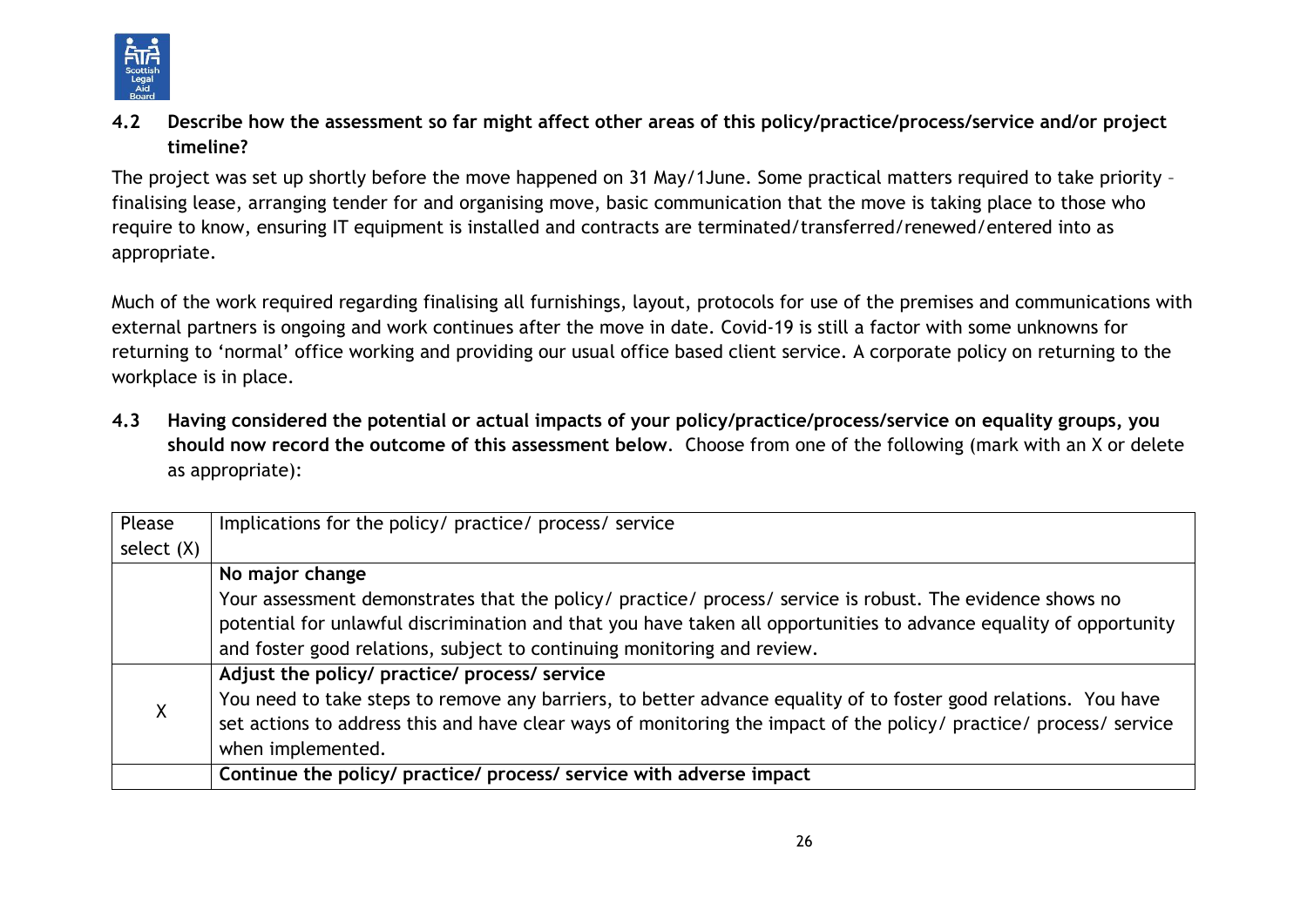

| The policy/ practice/ process/ service will continue despite the potential for adverse impact. You have justified |
|-------------------------------------------------------------------------------------------------------------------|
| this with this assessment and shown how this decision is compatible with our obligations under the public sector  |
| equality duty. When you believe any discrimination can be objectively justified you must record in this           |
| assessment what this is and how the decision was reached.                                                         |
| Stop and remove the policy/ practice/ process/ service                                                            |
| The policy/ practice/ process/ service will not be implemented due to adverse effects that are not justified and  |
| cannot be mitigated.                                                                                              |

### **Step 5 - Discuss and review the assessment with decision makers and governance structures**

**5.1 Record details of the groups you report to about this policy/ practice/ process/ service and impact assessment.**  Include t**he date you presented progress** to each group and an **extract from the minutes** to reflect the discussion.

Discussion between SRO and equalities officer on 17 May 2021. Agreed would provide draft of this paper and project documentation. The paper was then taken forward at the project board or a sub-group of the project board.

- **March 2021 Project Board Meeting:** It was decided that an EqIA needs to be completed. A work stream would be added as an EQIA would be required to take into account what we do with the new premises.
- **April 2021 Project Board Meeting:** It was discussed whether there is a standard way of monitoring the equalities impacts. It was advised that there was an equality assessment template. The business case for this project also covered equalities and would act as a good starting point.
- **May 2021 Project Board Meeting:** An EqIA was drafted and a meeting arranged to discuss potential equalities issues. A draft was sent to the Corporate Policy Officer (Equalities). The EQIA would not be finalised for the move. However the accessibility information would need to be updated on the website. Work Stream: Ensure the impact on equalities of all decisions made by this project is considered, to make sure that we comply with PSED and SLAB policy. Ensure new premises comply with health and safety and equalities obligations.
- **June 2021 Project Board Meeting:** The EQIA had been discussed with the policy team and work had been done on the EQIA. Equality Officer had been invited to the project board to support project members considering the EQIA. The actions and monitoring would be for PDSO and CLAO to take forward after the EqIA was approved. It was agreed that a meeting would be arranged with a subgroup of the project board the following week to finalise aspects of the EQIA and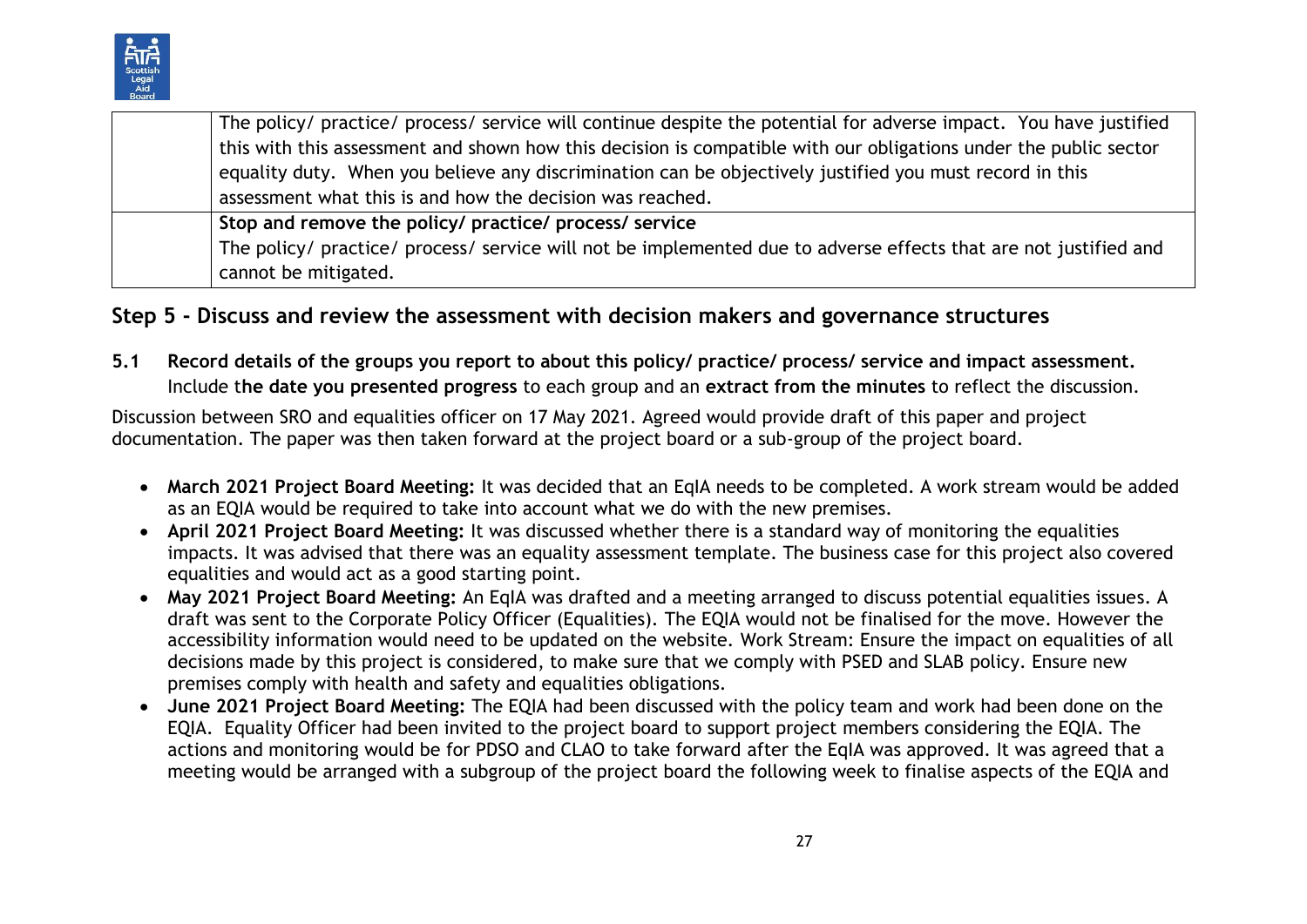

get a final draft for the project board to sign off. It was discussed that the EQIA should be finalised within the next month (end of July).

- **July 2021 Project Board Meeting:** The EQIA was agreed, subject to minor amendments. SRO to make amendment, tidy up document and pass to Director of Strategic Development for approval.
- **September 2021**: meeting with Director of Strategic Development, SRO and Project Manager took place. Director of Strategic Development requested further information regarding timescales for further work needed prior to review/accessibility survey of improvements in accessibility to the toilets.
- **October 2021 – February 2022**: exchanges of emails between SRO and Facilities regarding organising work
- **February 2022**: final draft circulated to Project Board members and Equalities Officer.
- **March 2022**: final draft to Chief Executive.

# **Step 6 – Post-implementation actions and monitoring impact**

**6.1 Record any ongoing actions below.** This can be copied from the project action log or elsewhere in this assessment and should include timescales and person/ team responsible. If there are no outstanding items please make this clear.

| <b>Action</b>                                                                        | Lead department/  | <b>Deadline</b> |
|--------------------------------------------------------------------------------------|-------------------|-----------------|
|                                                                                      | individual        |                 |
| To speak to groups/organisations who work with people with protected                 | <b>CLAO</b>       | Two months.     |
| characteristics means that opportunities to advance equality of opportunity can be   |                   |                 |
| identified and acted on as appropriate. A survey of organisations/groups that we     |                   |                 |
| work with has been carried out including specific questions for those                |                   |                 |
| organisations/groups which sought to identify such opportunities. It also sought to  |                   |                 |
| identify ways in which our office space could be used to work collaboratively with   |                   |                 |
| those organisations/groups to support the provision of publicly funded legal         |                   |                 |
| services. The responses to this survey will be analysed and recommendations made     |                   |                 |
| for improvement.                                                                     |                   |                 |
| A review will be carried out to determine if improvements can be made to the         | <b>Facilities</b> | Three months.   |
| accessibility of the toilets for disabled staff and clients. An accessibility survey |                   |                 |
| will be carried out by CLAO/PDSO to highlight any further improvments.               |                   |                 |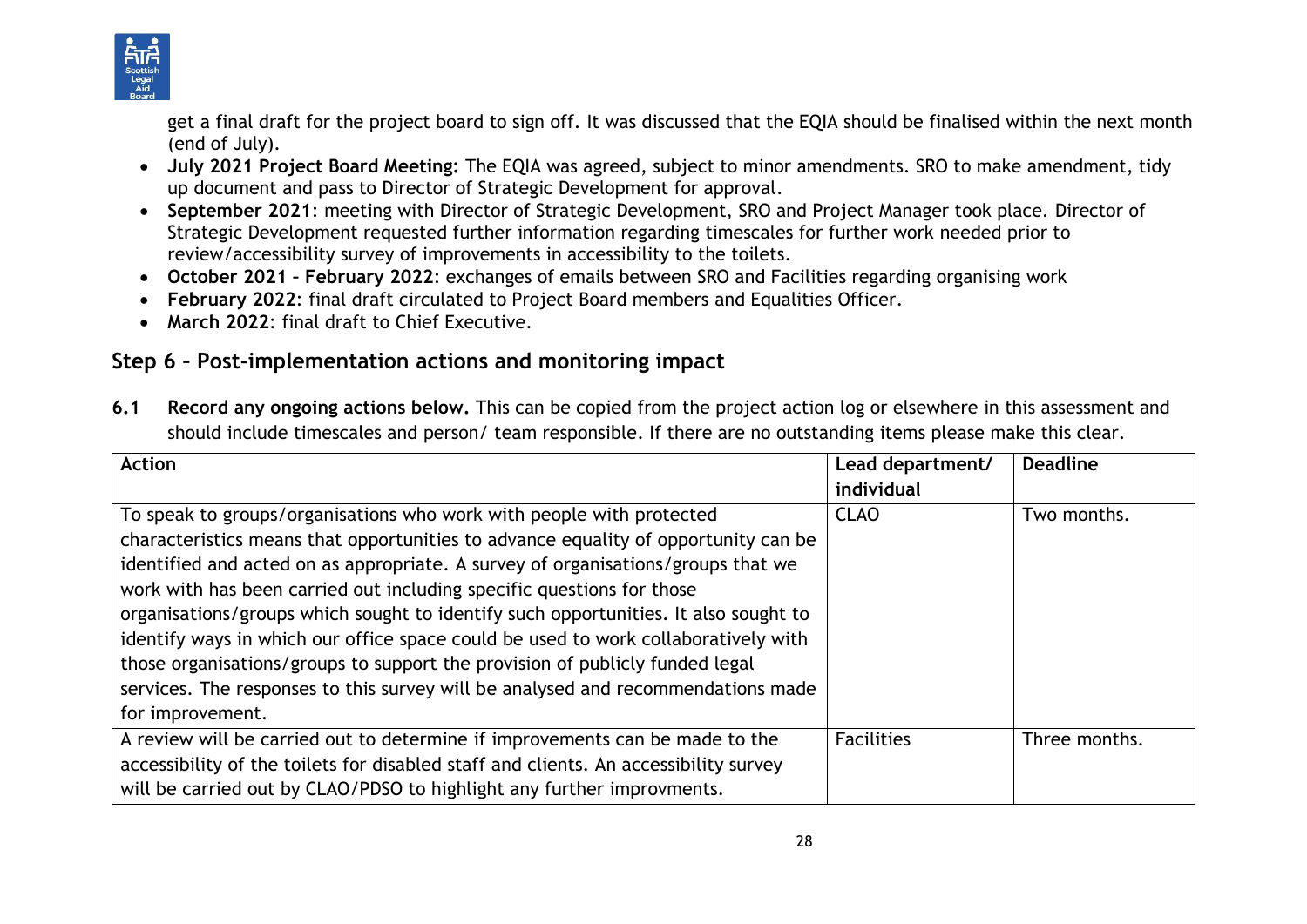

| We will consider what other provision we can make for contacts and clients of our | <b>CLAO and PDSO</b> | Three months.       |
|-----------------------------------------------------------------------------------|----------------------|---------------------|
| service who may require to bring children to the office as part of ongoing        |                      |                     |
| discussions around office protocols                                               |                      |                     |
| Once more frequent face to face scheduled and drop - in appointments are          | <b>CLAO and PDSO</b> | Three months.       |
| available, we will set protocls to manage appointments. This will mitigate risks  |                      |                     |
| and concerns people or we might have about who clients from each service may      |                      |                     |
| come into contact with in waiting areas.                                          |                      |                     |
| We will consider the positioning of CCTV cameras in meeting rooms.                | CLAO and             | Three months.       |
|                                                                                   | PDSO/Facilities      |                     |
| CLAO and PDSO will carry out a client/ contact survey when volume of clients      | CLAO and PDSO        | When volumes of     |
| returning to the office are sufficient and views can be sought on clients'        |                      | face to face        |
| expectations/ experiences of the new meeting space.                               |                      | appointments are    |
|                                                                                   |                      | sufficient to allow |
|                                                                                   |                      | this.               |

**6.2 Note here how you intend to monitor the impact of this policy/ practice/ process/ service on equality groups**.

| Measure                                                                                      | Lead department/<br>individual           | Reporting (where/ frequency)                                                                                                                                                                                                      |
|----------------------------------------------------------------------------------------------|------------------------------------------|-----------------------------------------------------------------------------------------------------------------------------------------------------------------------------------------------------------------------------------|
| Record client equality characteristics at intake                                             | CLAO and PDSO for<br>respective services | Ongoing collation of relevant protected<br>characteristics and reported at least annually<br>for Manager meetings and used to inform<br>policies and service delivery. Reference to in<br>development of case management systems. |
| Record instances of communication support,<br>reasonable adjustments or other requirement to | Reception/Admin<br>team                  | Report on three monthly.                                                                                                                                                                                                          |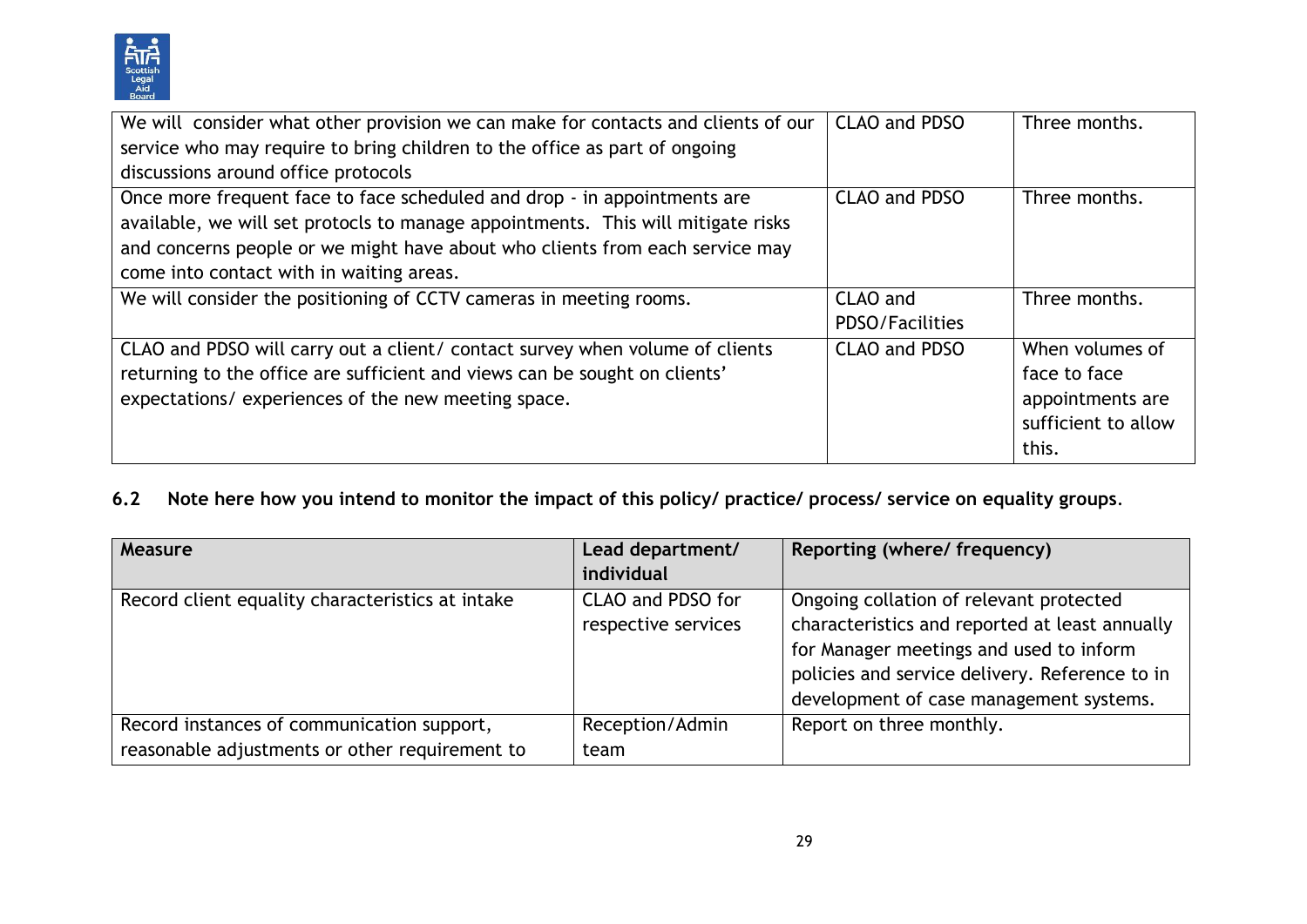

| support clients (for example big meeting room,    |                            |                                                |
|---------------------------------------------------|----------------------------|------------------------------------------------|
| support worker, interpreter, remote appointment). |                            |                                                |
| CLAO/PDSO will seek info on an ongoing basis from | CLAO and PDSO              | After initial survey is carried out when       |
| contacts/ clients in geographical area which      |                            | volumes allow, this will be repeated on an at  |
| Inverness office serves about their               |                            | least two yearly cycle.                        |
| experiences/requirements/expectations from the    |                            |                                                |
| office.                                           |                            |                                                |
| Ongoing CLAO survey of partners will seek info re | <b>CLAO</b>                | After the initial survey within six months and |
| requirements of groups with protected             |                            | reported to the Executive Team.                |
| characteristics that they work with and ways in   |                            | Follow up surveys will take place in two       |
| which their organisation could use premises to    |                            | years.                                         |
| support the provision of publicly funded legal    |                            |                                                |
| services.                                         |                            |                                                |
| Team check in to discuss how effective layout of  | <b>CLAO and PDSO heads</b> | Every three months via team meetings and       |
| space/ protocols are in effecting positive change | of office                  | reported to Head of CLAO/Director of PDSO.     |
| and what other measures we may need to take.      |                            |                                                |

**6.3 EqIA review date.** This EqIA should be reviewed as part of the wider post-implementation review of the policy/ practice/ process/ service. The date should not exceed 3 years from the policy/ practice/ process/ service implementation date.

30/09/2021 An initial review and stock take following the move took place.

30/06/2022 To review measures and plan surveys.